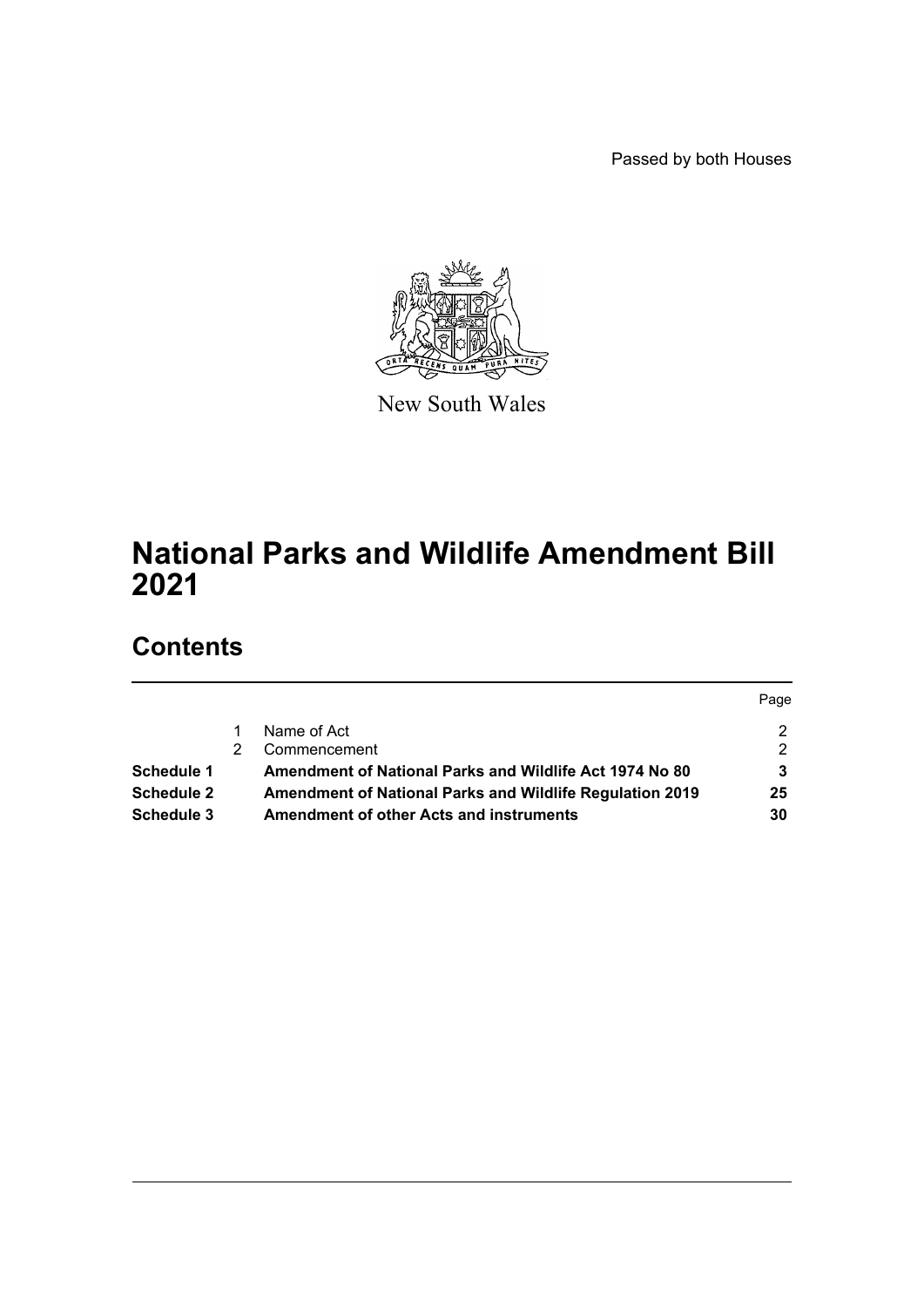*I certify that this public bill, which originated in the Legislative Assembly, has finally passed the Legislative Council and the Legislative Assembly of New South Wales.*

> *Clerk of the Legislative Assembly. Legislative Assembly, Sydney, , 2021*



New South Wales

# **National Parks and Wildlife Amendment Bill 2021**

Act No , 2021

An Act to amend the *National Parks and Wildlife Act 1974* and other legislation to streamline processes for plans of management; to enable the Minister to approve priority conservation actions; to establish an entity to receive donations; to allow the Minister to create and trade in carbon sequestration rights and biodiversity credits for certain land; to reserve land; and for other purposes.

*I have examined this bill and find it to correspond in all respects with the bill as finally passed by both Houses.*

*Assistant Speaker of the Legislative Assembly.*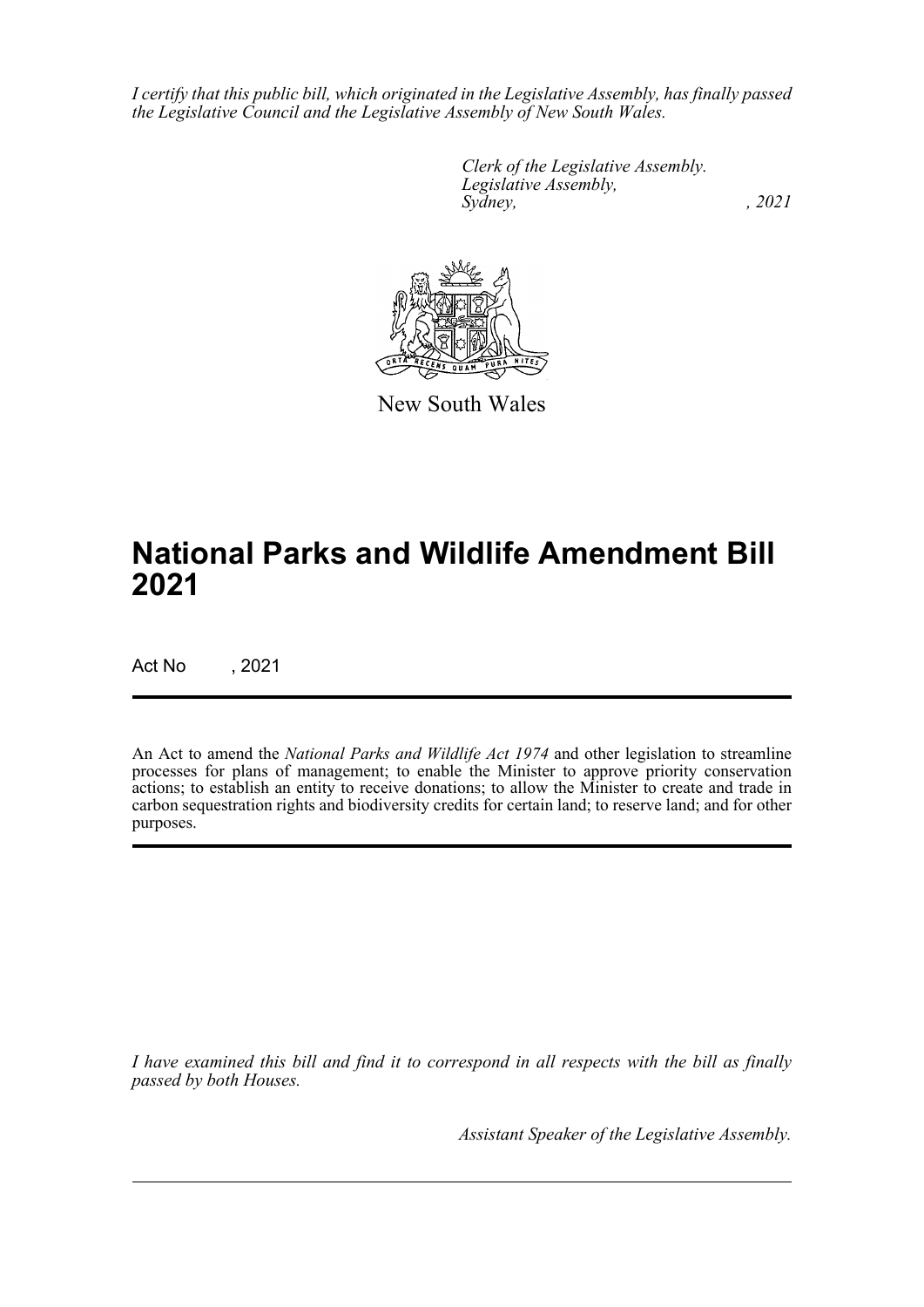# <span id="page-2-0"></span>**The Legislature of New South Wales enacts—**

# **1 Name of Act**

This Act is the *National Parks and Wildlife Amendment Act 2021*.

# <span id="page-2-1"></span>**2 Commencement**

- (1) Subject to subsection (2), this Act commences on the date of assent to this Act.
- (2) Schedule 1.2 commences on the earlier of—
	- (a) a day or days to be appointed by proclamation, or
	- (b) 30 June 2022.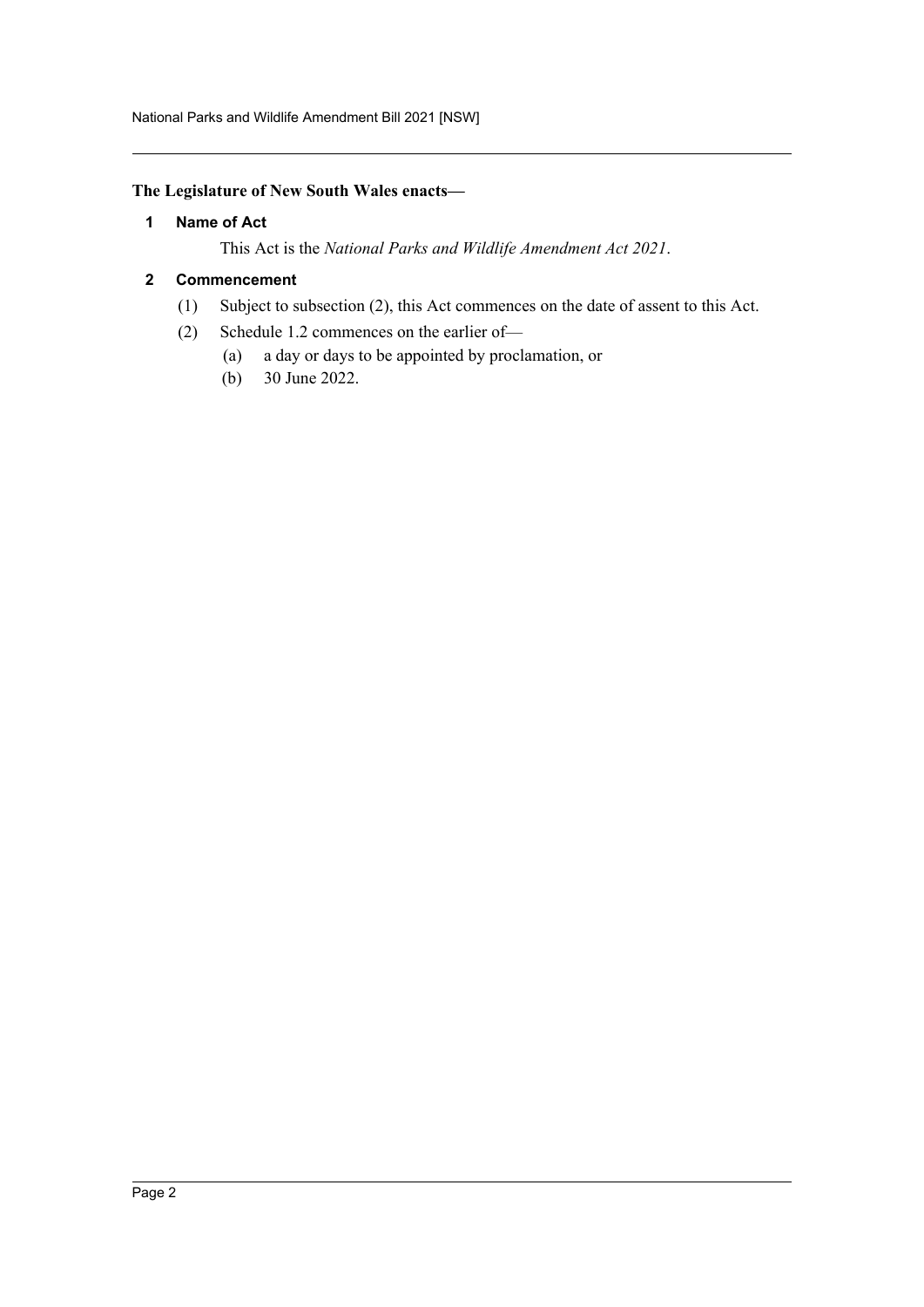# <span id="page-3-0"></span>**Schedule 1 Amendment of National Parks and Wildlife Act 1974 No 80**

# **1.1 Amendments commencing on assent**

# **[1] Whole Act**

Omit each expression specified in Column 1 of the following table wherever occurring, other than in sections 5, 21(3)(c)(viii), 75, 85, 85A, 87, 88–90D, 90F–90I, 90K–90M, 90Q, 90R and 185A(5) and Schedule 3.

Insert instead the expression specified opposite in Column 2—

| Column 1                           | Column 2                                            |  |
|------------------------------------|-----------------------------------------------------|--|
| Chief Executive                    | Secretary                                           |  |
| Chief Executive's                  | Secretary's                                         |  |
| Office's                           | Department's                                        |  |
| Office of Environment and Heritage | Department of Planning, Industry and<br>Environment |  |

# **[2] Section 5 Definitions**

Omit the definitions of *Chief Executive* and *Office* from section 5(1).

# **[3] Section 5(1), definition of "authorised officer"**

Omit "Chief Executive". Insert instead "Secretary".

# **[4] Section 5(1)**

Insert in alphabetical order—

*carbon sequestration right*—see section 82A(2).

*deal*, in carbon sequestration rights, includes acquire, hold, sell or trade in the rights.

*Department* means the Department of Planning, Industry and Environment. *DPC Secretary* means the Secretary of the Department of Premier and Cabinet.

*Secretary* means the Secretary of the Department.

# **[5] Section 6 The Service**

Omit "those persons employed in the Office who are" from section 6(b). Insert instead "that part of the Department that is".

# **[6] Section 21(1)(b) and (2)(a), 29(2)(a) and 71AO(7)(b)**

Omit "Office" wherever occurring. Insert instead "Department".

# **[7] Section 21 Delegation**

Omit "47 $(1)$  $(d)$  or" from section 21 $(3)(c)(vi)$ .

# **[8] Section 21(3)(c)(viii)**

Omit the subparagraph. Insert instead—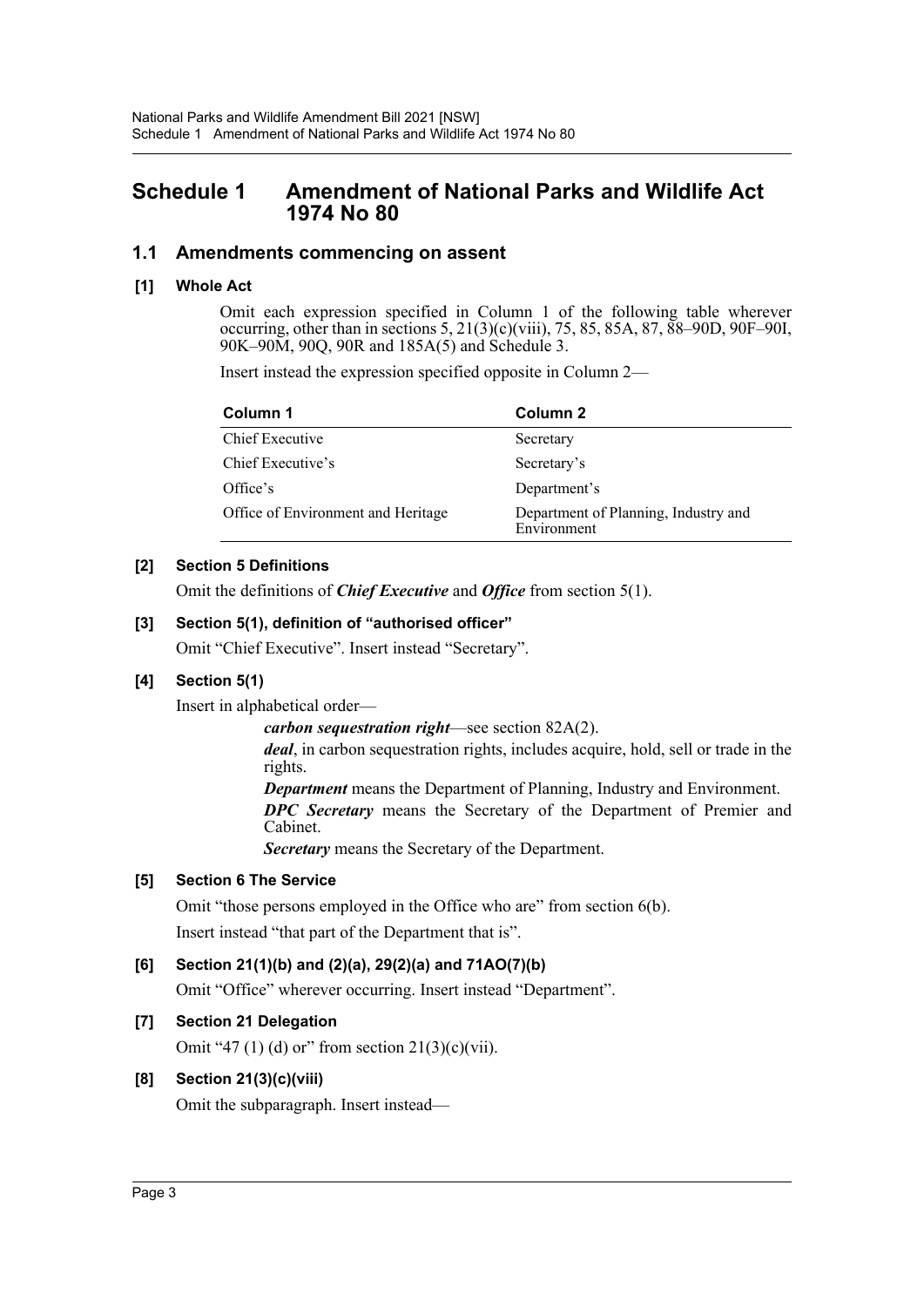(viii) on the Secretary or the DPC Secretary by the *State Records Act 1998*, section 25(2), or

# **[9] Sections 45(3)(a), 56(3)(a) and 58Q(3)(a)**

Omit "a general licence under section 120, an occupier's licence under section 121, a commercial fauna harvester's licence under section 123 or a scientific licence under section 132C" wherever occurring.

Insert instead "an authorisation under section 171".

# **[10] Sections 57(4)(a) and 58R(4)(a)**

Omit "a licence issued under Division 3 of Part 9 or section 132C" wherever occurring.

Insert instead "an authorisation under section 171".

# **[11] Section 70 Fauna in wildlife refuges and other areas**

Omit "a general licence under section 120, an occupier's licence under section 121, a commercial fauna harvester's licence under section 123, a scientific licence under section 132C" from section 70(3)(a).

Insert instead "an authorisation under section 171".

# **[12] Section 72 Preparation of plans of management**

Omit ", wildlife refuge or wildlife management area" from section 72(1)(d).

Insert instead "or wildlife refuge".

#### **[13] Section 75 Special areas under the Hunter Water Act 1991—joint preparation and approval of plans of management**

Omit "The Chief Executive" from section 72(2). Insert instead "The Secretary".

# **[14] Section 81 Operations under plan of management**

Omit section 81(4). Insert instead—

- (4) Subject to subsection (4A), despite anything in this or another Act or in an instrument made under this or another Act, if the Minister has adopted a plan of management under this Part, no operations may be undertaken in relation to the lands to which the plan relates unless the operations are in accordance with the plan.
- (4A) Subsection (4) does not prevail over section 153G(5) or 185A.

# **[15] Part 5A**

Insert after Part 5—

# **Part 5A Minister may create and deal with carbon sequestration rights**

# **82A Meanings of "carbon sequestration" and "carbon sequestration right"**

- (1) In this Act, *carbon sequestration* means—
	- (a) the absorption from the atmosphere of carbon dioxide by land or anything on land, and
	- (b) the storage of carbon in land or in anything on land.
- (2) In this Act, a *carbon sequestration right*, in relation to land—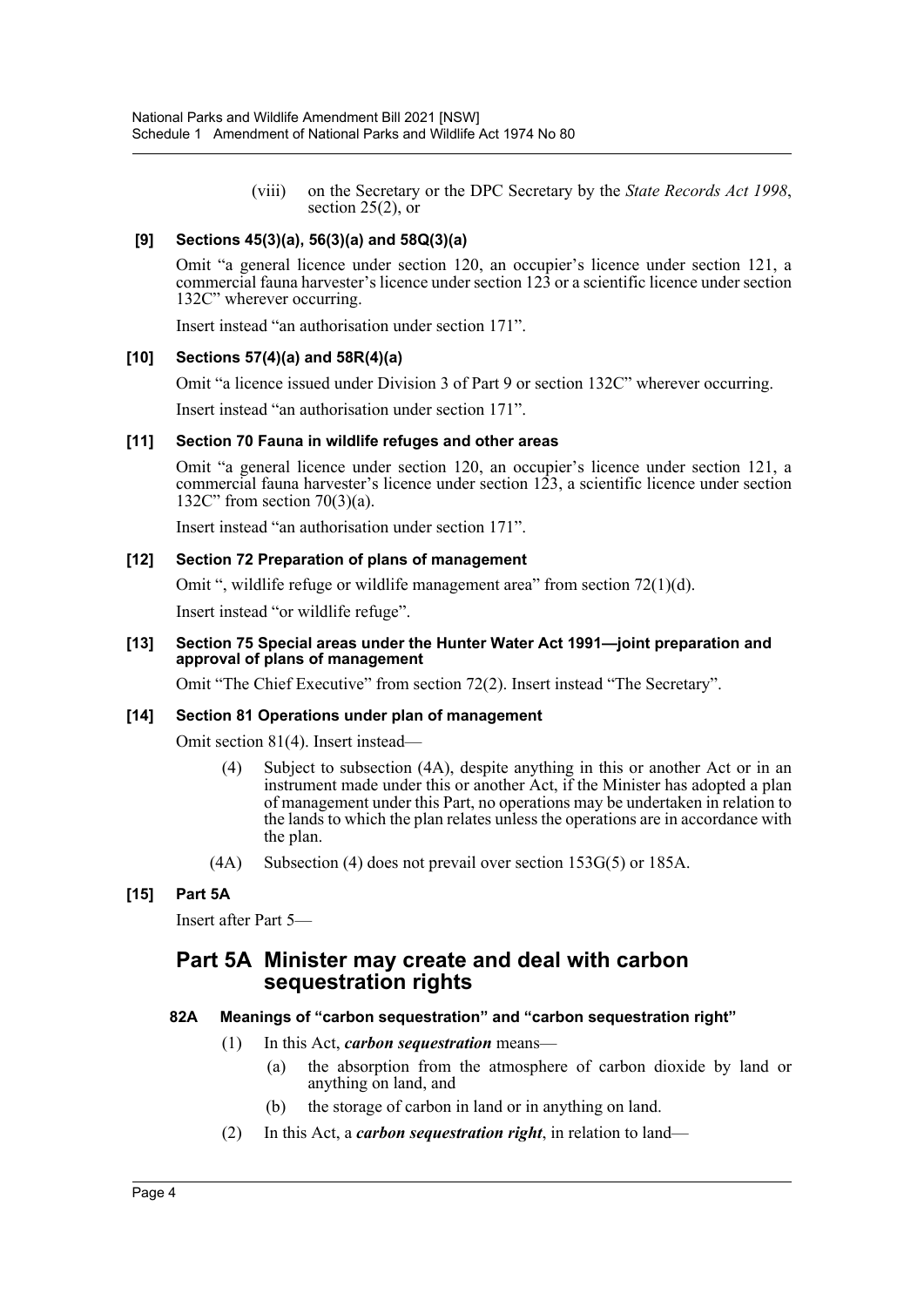- (a) means the exclusive right to obtain the benefit, whether present or future, of carbon sequestration, and
- (b) includes a carbon sequestration right within the meaning of the *Conveyancing Act 1919*, section 87A.
- (3) For the purposes of the definitions of *carbon sequestration* and *carbon sequestration right*, land includes terrestrial environments or ecosystems and aquatic environments or ecosystems.

**Note—** See also the definition of *land* in the *Interpretation Act 1987*, section 21(1).

(4) The regulations may prescribe other types of carbon sequestration and carbon sequestration rights for the purposes of the definitions.

#### **82B Minister may create and deal with carbon sequestration rights**

- (1) The Minister may create and deal with carbon sequestration rights in relation to land acquired, reserved or dedicated under this Act, other than land reserved or dedicated under Part 4A.
- (2) For the purposes of subsection (1), the Minister may undertake activities incidental to or in connection with creating and dealing with carbon sequestration rights.
- (3) Without limiting subsection (2), an activity incidental to or in connection with carbon sequestration rights includes a form of carbon benefit from the following activities—
	- (a) revegetation,
	- (b) vegetation management,
	- (c) improvements in soil carbon,
	- (d) the management of feral animals,
	- (e) fire management,
	- (f) carbon sequestered through land use changes or rehabilitation,
	- (g) human-induced regeneration.
- (4) A function under this section may be exercised in relation to land only if the Minister is satisfied that exercising the function is consistent with the objects of this Act.
- (5) A function under this section may not be exercised in relation to land of which a state conservation area trust, regional park trust or local council has care, control and management under this Act unless the Minister has consulted with, and considered advice given by, the trust or council.
- (6) The regulations may prescribe other functions or activities that the Minister may exercise or take in relation to carbon sequestration rights.

#### **82C Review of Part**

- (1) The Minister must review this Part to determine whether the policy objectives of the Part remain valid and whether the terms of the Part remain appropriate for securing the objectives.
- (2) The review must be undertaken as soon as possible after the period of 2 years from the commencement of this Part.
- (3) A report on the outcome of the review must be tabled in each House of Parliament within 12 months after the end of the period of 2 years.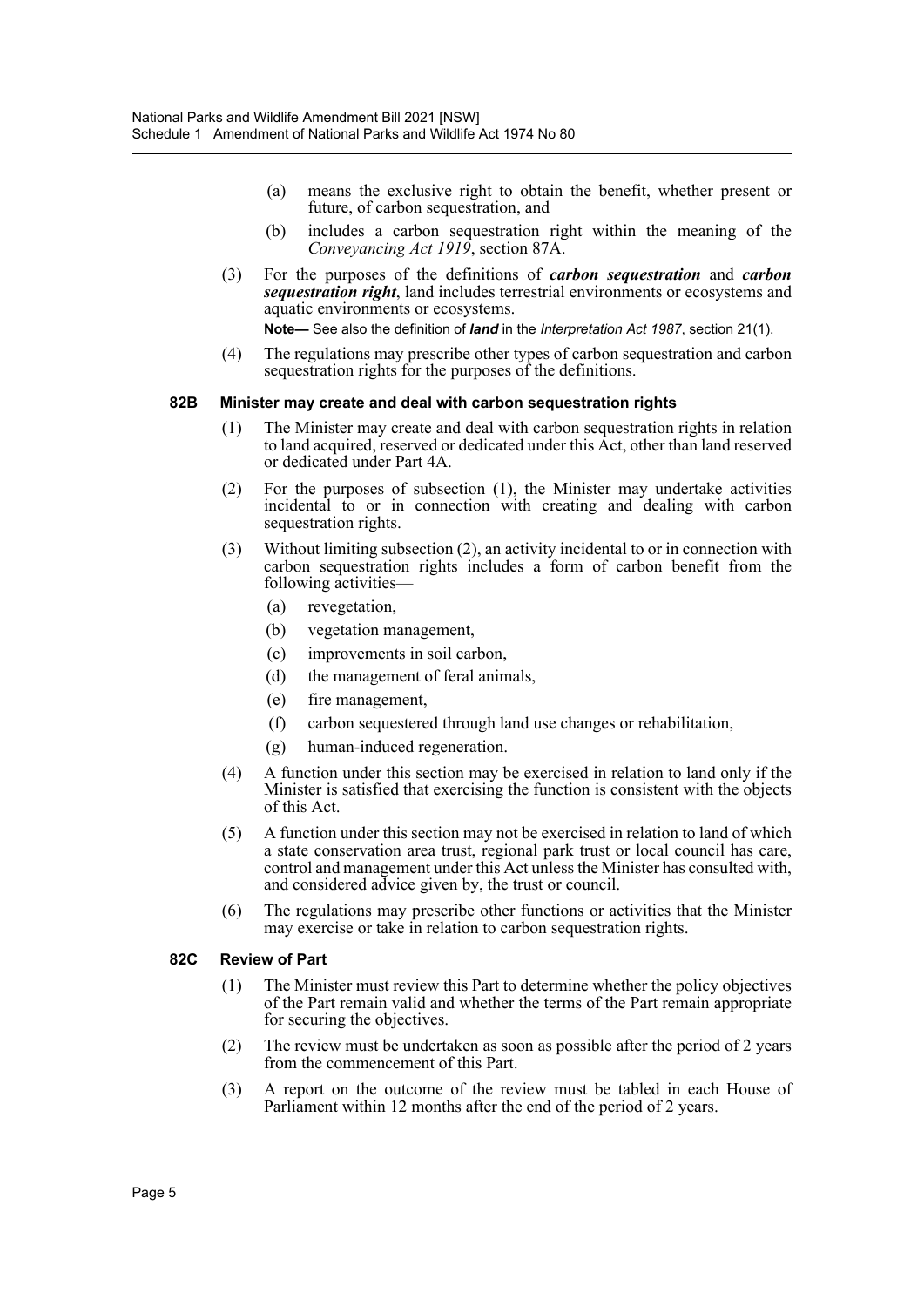# **[16] Sections 85, 85A, 87, 88–90D, 90F–90I, 90K–90M, 90Q and 90R**

Omit "Chief Executive's" and "Chief Executive" wherever occurring. Insert instead "DPC Secretary's" and "DPC Secretary", respectively.

**[17] Part 7**

Insert after Part 6A—

# **Part 7 National Parks and Wildlife Conservation Trust**

# **Division 1 Preliminary**

# **92 Definitions**

In this Part—

*Public Fund*—see section 105(1).

*Trust* means the National Parks and Wildlife Conservation Trust established under section 93.

# **Division 2 Establishment, functions and operation of Trust**

# **93 Establishment of Trust**

There is established by this Act a body corporate with the corporate name of the National Parks and Wildlife Conservation Trust of New South Wales.

# **94 Status of Trust**

- (1) The Trust is a statutory body representing the Crown.
- (2) The Trust is subject to the control and direction of the Minister, except in relation to payments from the Public Fund.
- (3) The Trust must publish directions given to the Trust by the Minister on the Trust's website.

# **95 Trust Board**

- (1) There is to be a Board of the Trust.
- (2) The Board of the Trust must consist of at least 5, and no more than 11, members appointed by the Minister.
- (3) The affairs of the Trust are to be managed by the Board.
- (4) An act, matter or thing done in the name of, or on behalf of, the Trust by the Board is taken to have been done by the Trust.
- (5) The Minister may do the following, in accordance with the regulations in relation to the Board—
	- (a) appoint members of the Board, including persons with skills and experience in areas the Minister considers relevant,
	- (b) appoint a Chairperson and a Deputy Chairperson of the Board,
	- (c) determine remuneration and entitlements for travelling or other expenses for members of the Board,
	- (d) remove a member of the Board from office,
	- (e) establish committees and procedures for the committees,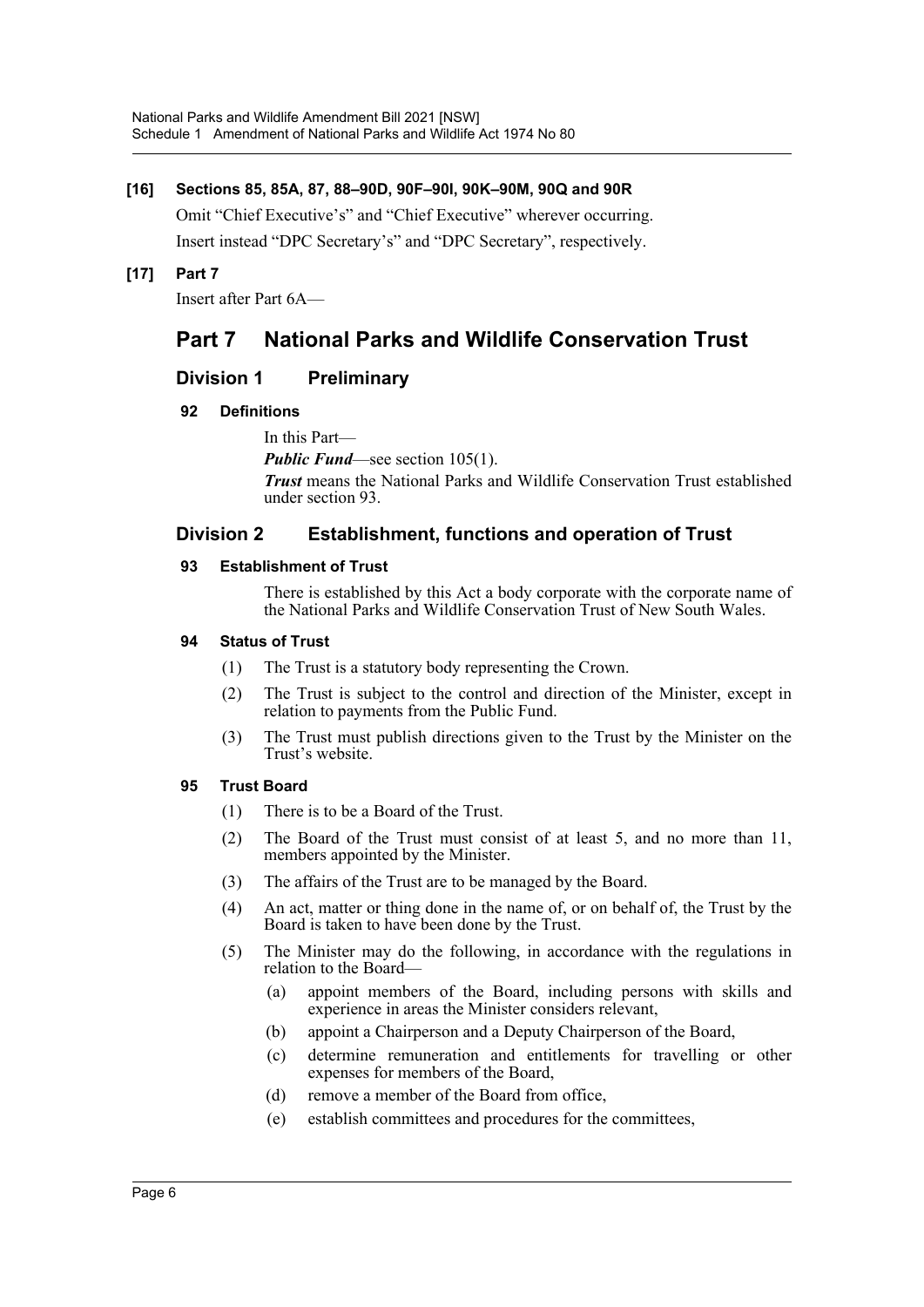- (f) dissolve the Board.
- (6) The regulations may make provisions about the following—
	- (a) the composition of the membership of the Board appointed by the Minister,
	- (b) procedures for nominations to the Board,
	- (c) procedures for the administration of membership of the Board, including the term of office for members of the Board,
	- (d) the procedures for—
		- (i) calling of meetings of the Board, and
		- (ii) conducting business at the meetings, including procedures to be determined by the Board,
	- (e) procedures in relation to possible conflicts of interest,
	- (f) the application of the *Government Sector Employment Act 2013* to members of the Board.
	- (g) fees that may be determined by the Board for services,
	- (h) requirements for the seal of the Trust,
	- (i) the dissolution of the Board.

#### **96 Object of Trust**

- (1) The object of the Trust is to support and promote the protection and enhancement of the natural environment through the use of gifts of money and property received by the Public Fund by supporting the following actions, if the actions are in addition to actions that are or would ordinarily be taken—
	- (a) the acquisition of lands under this Act,
	- (b) scientific research and monitoring,
	- (c) threatened species conservation, including restoration,
	- (d) projects that support the involvement of Aboriginal people in park management, including joint management,
	- (e) activities or classes of activities prescribed by the regulations, other than activities that are part of routine land management or routine visitor management.
- (2) The Trust is not-for-profit.
- (3) The object of the Trust is also its principal purpose.

**Note—** For donations to the Public Fund to have tax deductible status under the *Income Tax Assessment Act 1997* of the Commonwealth, Subdivision 30-E, the Trust must have as its principal purpose the protection and enhancement of the natural environment or of a significant aspect of the natural environment.

#### **97 Functions of Trust**

The Trust has the following functions—

- (a) to establish and maintain the Public Fund,
- (b) to invite and encourage members of the public and organisations to make gifts of money and property to the Public Fund,
- (c) to establish and maintain a website for the purposes of facilitating the functions of the Trust,
- (d) to use gifts, devises, bequests or contributions received by the Public Fund to support and promote actions specified in section  $96(1)(a)$ –(e) to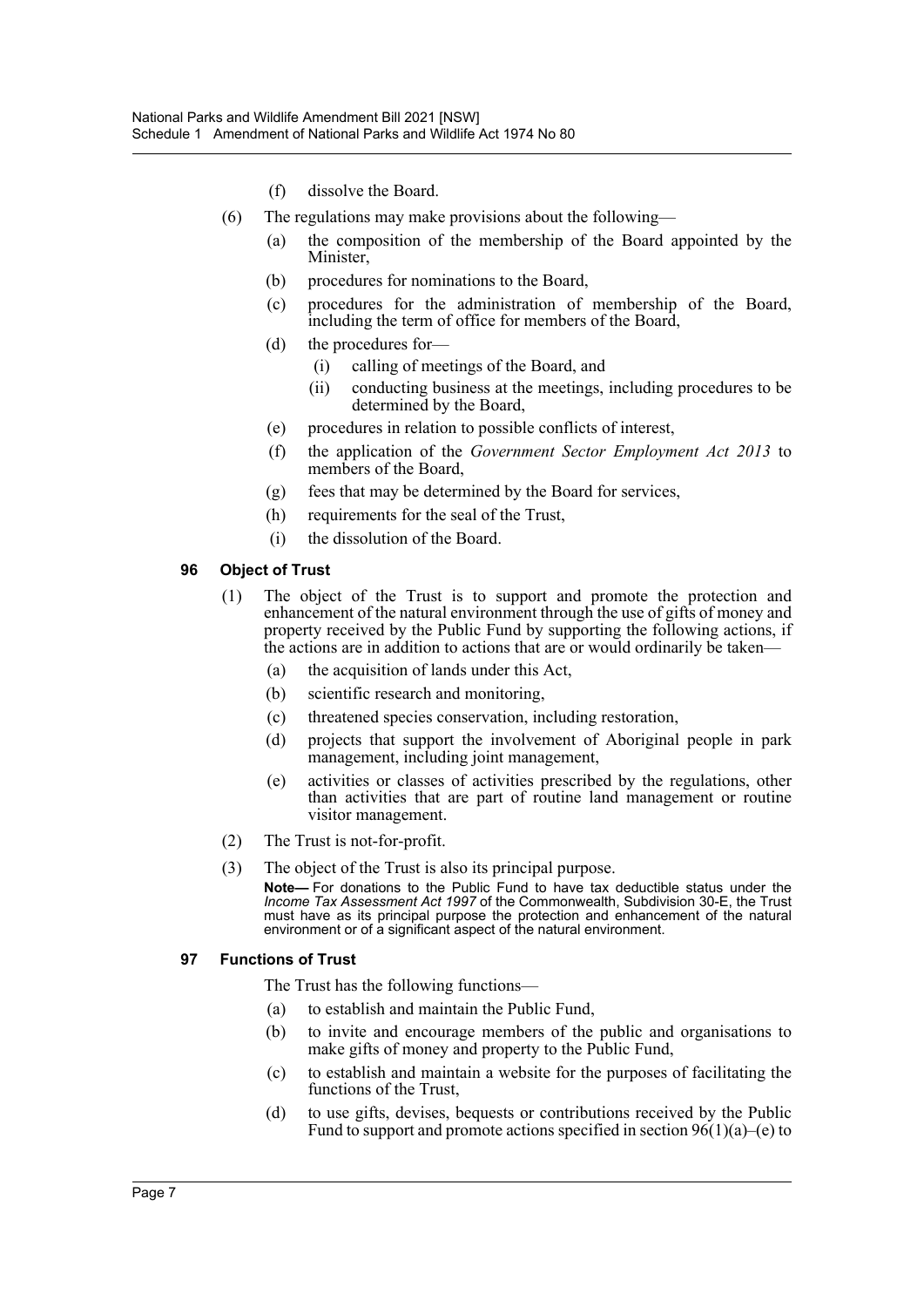the extent that the actions promote the protection and enhancement of the natural environment,

- (e) to assess and analyse lands for potential acquisition by payments from the Public Fund,
- (f) to invest money held in the Public Fund,
- (g) to exercise functions delegated to the Trust under this Act,
- (h) another function conferred or imposed on the Trust by this Act or another law.

#### **98 Powers of Trust**

- (1) The Trust has power to do all things that are necessary or convenient to be done for or in connection with the exercise of its functions or that are supplemental or incidental to, or consequential on, the exercise of its functions.
- (2) Without limiting subsection (1), the Trust has power to do the following—
	- (a) to buy, sell, hold, mortgage, lease or otherwise deal with land or other property,
	- (b) to borrow money, either with or without security,
	- (c) to act as trustee of money or other property vested in the Trust,
	- (d) to invest money held in the Public Fund—
		- (i) if the Trust is a GSF agency for the purposes of the *Government Sector Finance Act 2018*, Part 6—in a way that the Trust is permitted to invest money under that Part, or
		- (ii) if the Trust is not a GSF agency for the purposes of the *Government Sector Finance Act 2018*, Part 6—in the same way as trustees may invest trust funds or in another way approved by the Treasurer,
	- (e) to make and enter into contracts or other arrangements for the carrying out of works, the performance of services or the supply of goods or materials,
	- (f) to appoint agents,
	- (g) to set fees in relation to administrative matters.

#### **99 Staff of Trust**

- (1) Persons may be employed in the Public Service under the *Government Sector Employment Act 2013* to enable the Trust to exercise its functions. **Note—** The *Government Sector Employment Act 2013*, section 59 provides that the persons employed, or whose services the Trust makes use of, may be referred to as officers or employees, or members of staff, of the Trust. The *Constitution Act 1902*, section 47A precludes the Trust from employing staff.
- (2) The Trust may engage consultants for the purpose of getting expert advice.

#### **100 Delegation by Trust**

The Trust may delegate a function of the Trust, other than this power of delegation, to—

- (a) a member of the Board of the Trust, or
- (b) an employee of the Trust, or
- (c) a person, or a person of a class, prescribed by the regulations.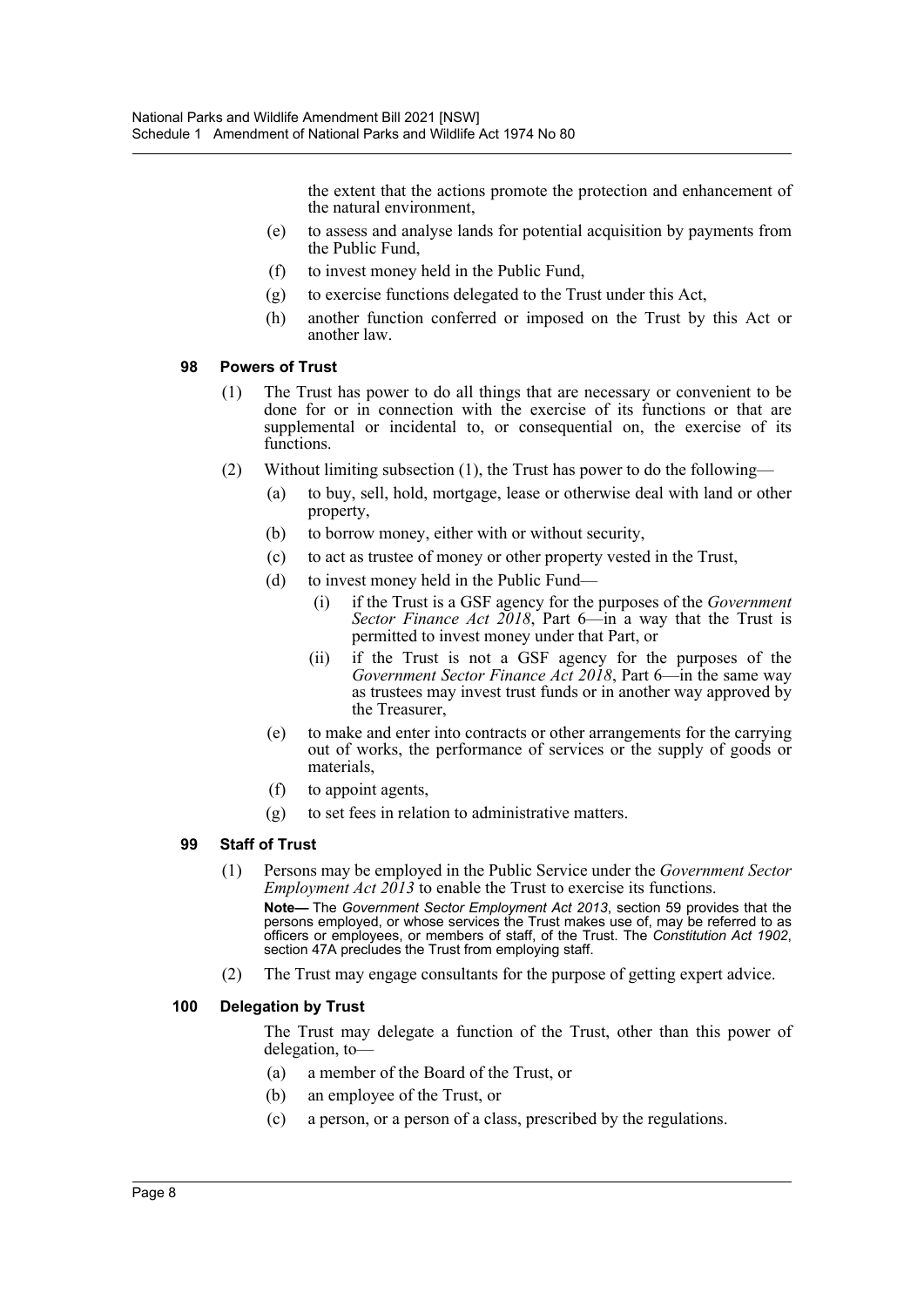#### **101 Annual reports of Trust**

The regulations may prescribe additional matters relating to the exercise of the Trust's functions that the Trust is required to include in its annual report under the *Annual Reports (Statutory Bodies) Act 1984*.

#### **102 Exemption from certain State taxes**

The *Duties Act 1997* does not apply to or in relation to—

- (a) the acquisition of land by the Trust for the purposes of this Act, or
- (b) the leasing of land, whether as lessor or lessee, by the Trust for the purposes of this Act, or
- (c) the disposal of land by the Trust under this Act.

# **Division 3 National Parks and Wildlife Conservation Public Fund**

# **103 Definitions**

In this Division—

*Environment Secretary* has the same meaning as in the ITAA 1997.

*ITAA 1997* means the *Income Tax Assessment Act 1997* of the Commonwealth.

# **104 Registration of Trust as environmental organisation**

- (1) The Trust must comply with the requirements set out in the ITAA 1997, Subdivision 30-E in relation to the Trust's registration as an environmental organisation within the meaning of the ITAA 1997.
- (2) In particular, the Trust must—
	- (a) establish and maintain a not-for-profit public fund that meets the requirements of the ITAA 1997, section 30-130, in accordance with section 105, and
	- (b) comply with a rule the Commonwealth Minister and the Environment Minister make to ensure that gifts made to the public fund are used only for the principal purpose of the Trust, and
	- (c) not pay any of the Trust's profits or financial surplus, or give any of the Trust's property, to its members, and
	- (d) not act as a mere conduit for the donation of money or property to other organisations, bodies or persons, and
	- (e) agree to give the Environment Secretary, within a reasonable period after the end of each income year, statistical information about gifts made to the Public Fund during the income year.
- (3) In this section—

*Commonwealth Minister* means a Commonwealth Minister responsible for administering the relevant provisions of the ITAA 1997.

*Environment Minister* has the same meaning as in the ITAA 1997.

#### **105 National Parks and Wildlife Conservation Public Fund**

- (1) The public fund referred to in section  $104(2)(a)$  must be called the National Parks and Wildlife Conservation Public Fund (the *Public Fund*).
- (2) The Trust must—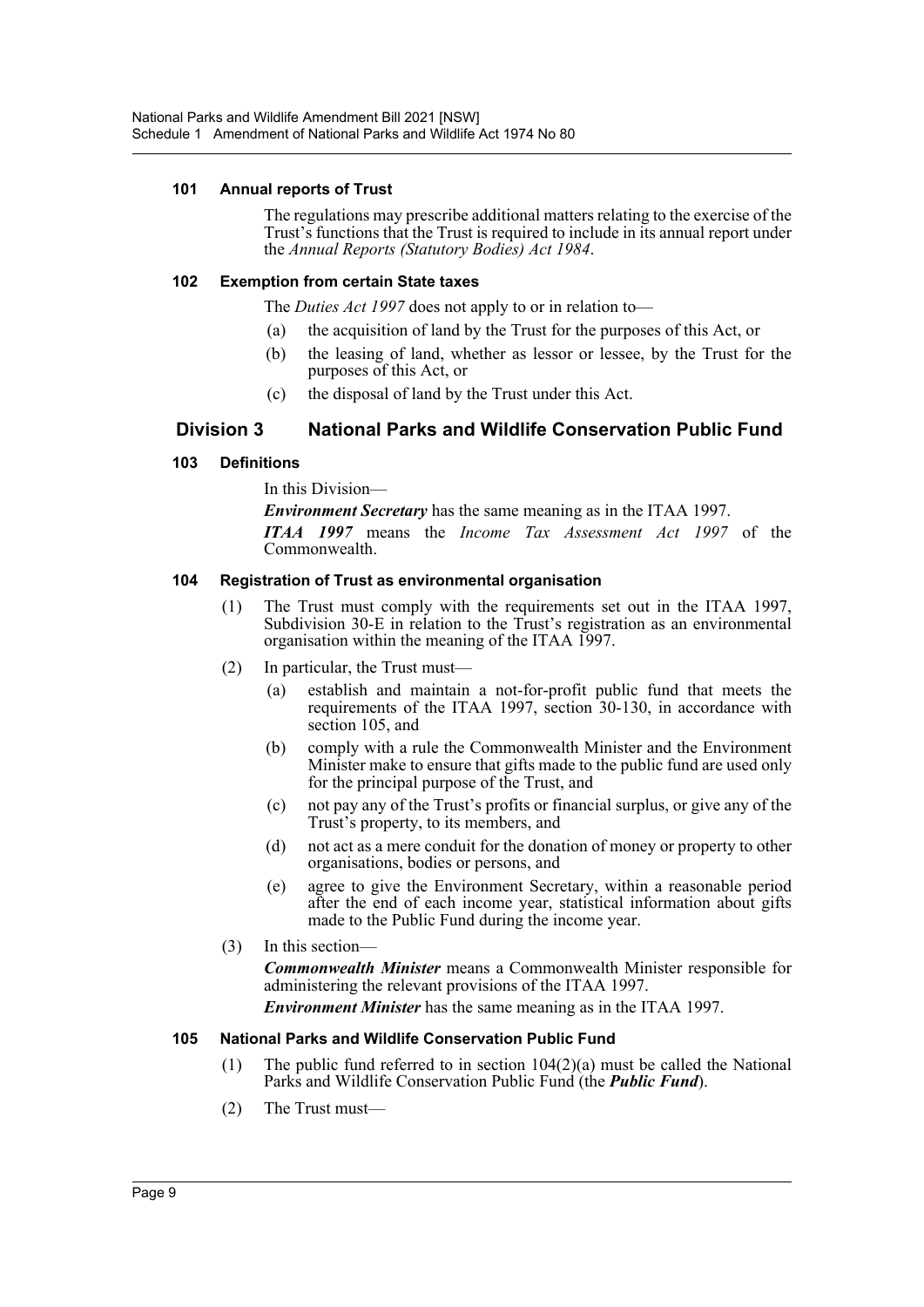- (a) maintain and only use the Public Fund for the principal purpose of the Trust, and
- (b) hold all accountable gifts in the Public Fund, and
- (c) not hold other money or property in the Public Fund, and
- (d) pay all money held in the Public Fund into an account kept, for the purposes of the Public Fund, with an authorised deposit-taking institution, and
- (e) keep records that record and explain all transactions and other acts the Trust engages in that are relevant to the Trust's endorsement as a deductible gift recipient for operating the Public Fund, and **Note—** The *Taxation Administration Act 1953* of the Commonwealth, Schedule 1, section 382-15 requires deductible gift recipients to keep certain records.
- (f) issue receipts in the name of the Public Fund for accountable gifts worth \$2 or more, and
- (g) notify the Australian Taxation Office and the Environment Secretary of any changes made to the provisions of this Act that relate to the Trust or the Public Fund after the Trust is registered as an environmental organisation under the ITAA 1997, Subdivision 30-E.
- (3) In this section—

*accountable gifts* means gifts, property, contributions or money referred to in the ITAA 1997, section  $30-130$ .

*authorised deposit-taking institution* has the same meaning as *ADI* has in the ITAA 1997.

#### **106 Transfer of assets on winding up**

- (1) At the first occurrence of a winding up event, the Trust must transfer surplus assets of the Public Fund that can be deducted under the ITAA 1997, Division 30 to a tax exempt fund determined by the Minister.
- (2) The Minister must give preference to tax exempt funds that operate principally in New South Wales.
- (3) In this section—

*tax exempt fund* means a public fund that is—

(a) on the register of environmental organisations kept under the ITAA 1997, Subdivision 30-E, and

(b) maintained for a similar purpose to the principal purpose of the Trust.

*winding up event* means—

- (a) the winding up of the Trust, or
- (b) the winding up of the Public Fund, or
- (c) the revocation of the Trust's endorsement as a deductible gift recipient under the ITAA 1997, Division 30.

#### **107 Regulations**

The regulations may make provisions about matters necessary to ensure compliance with a requirement under the ITAA 1997 for the proper functioning of the Trust as a registered environmental organisation under the ITAA 1997, including in relation to—

- (a) additional administrative arrangements to address a requirement, or
- (b) additional governance arrangements to address a requirement.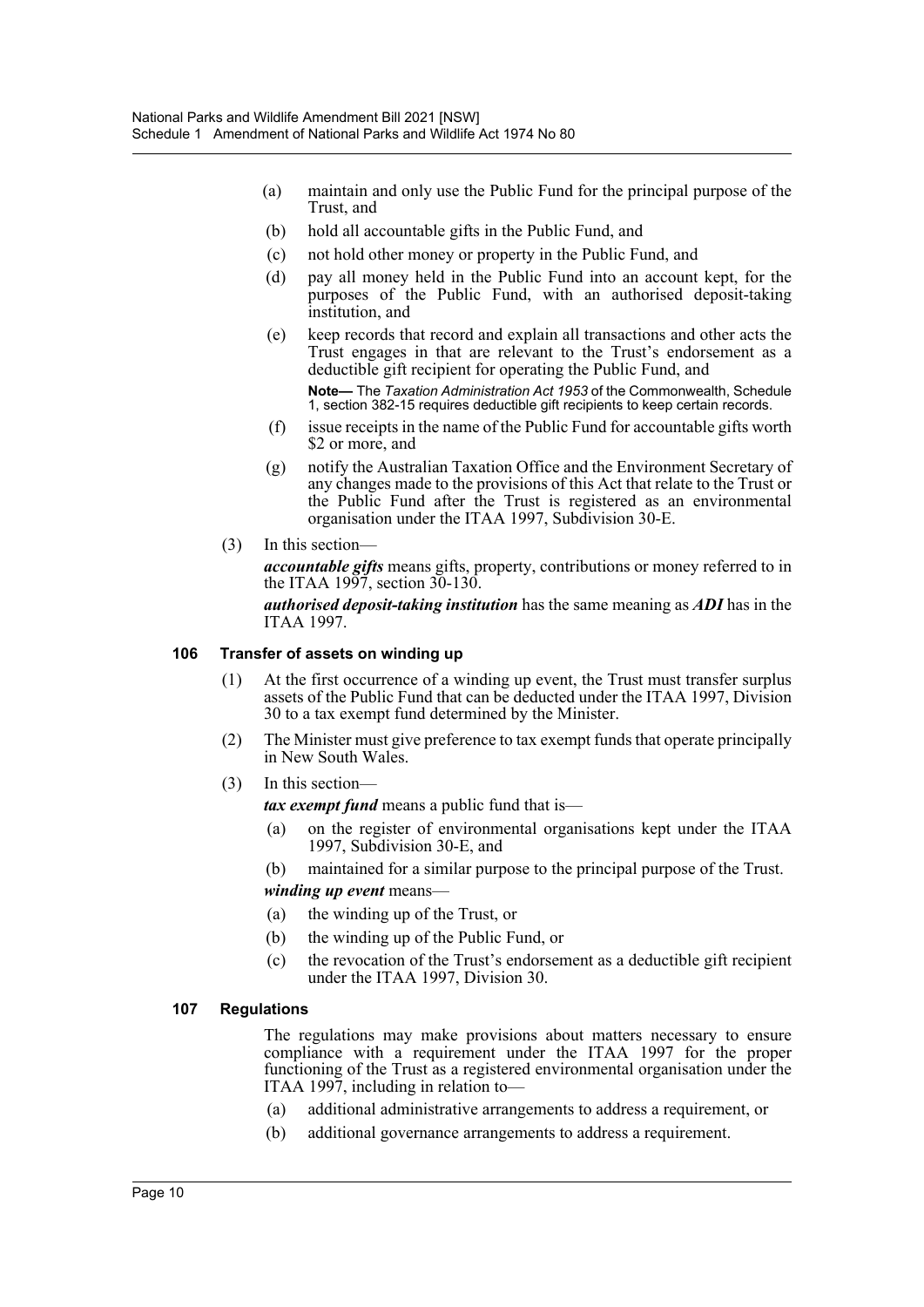# **[18] Section 138 Payments into Fund**

Insert after section  $138(1)(b)(i)$ —

(ia) the creation of and dealing with carbon sequestration rights in land acquired, reserved or dedicated under this Act,

#### **[19] Section 139 Payments out of Fund**

Insert after section  $139(2)(g)$ —

(g1) the cost of the Minister creating and dealing with carbon sequestration rights in land acquired, reserved or dedicated under this Act,

#### **[20] Section 139(2)(m)**

Omit ", and".

#### **[21] Section 139(2)(o)**

Insert at the end of section  $139(2)(n)$ —

, and

(o) any other costs, charges, expenses, money or fees prescribed by the regulations.

#### **[22] Part 12A**

Insert after Part 12—

# **Part 12A Assets of intergenerational significance**

#### **153F Definitions**

In this Part—

*conservation action plan* means a plan prepared under the regulations for declared land in relation to assets of intergenerational significance. *declared land*—see section 153G(1).

#### **153G Assets of intergenerational significance**

- (1) If the Minister is satisfied that land reserved or acquired for reservation under this Act is an environmental or cultural asset of intergenerational significance, the Minister may, by order published in the Gazette, declare the land to be land to which this section applies (*declared land*).
- $(2)$  The declaration must-
	- (a) set out the environmental and cultural values of the land that determined the land to be declared land, and
	- (b) include a map of the land.
- (3) Despite subsections (1) and (2), or a provision of the regulations, if the Minister is satisfied that the disclosure of information may place at risk the protection of the land to be declared land, or the environmental and cultural values of the land, the following information is not required to be published in the Gazette or otherwise—
	- (a) the map required under subsection  $(2)(b)$ ,
	- (b) information in the declaration that may reveal the location of the declared land,
	- (c) the actions that may be taken for the management of the declared land.

#### Page 11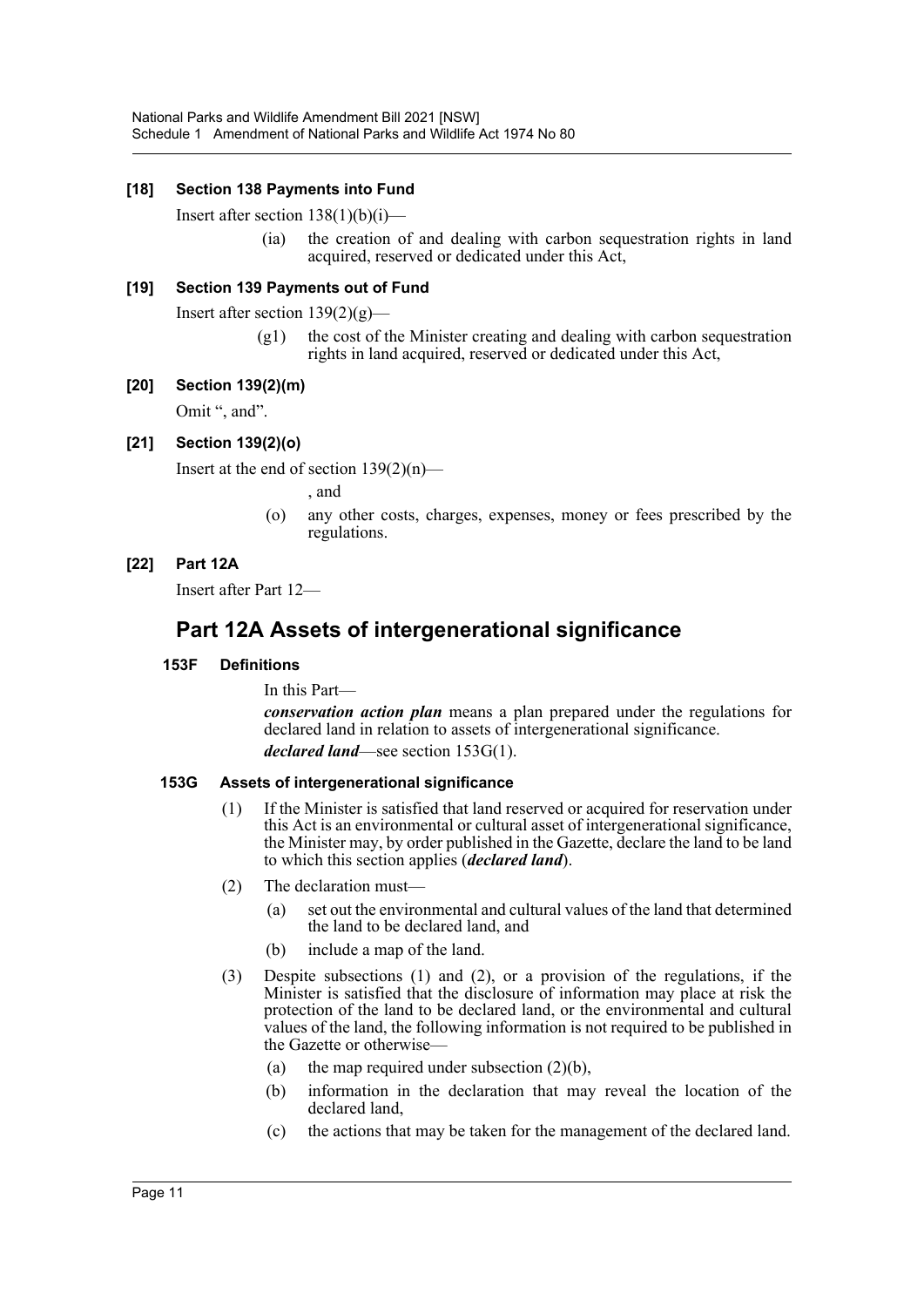- (4) The regulations may make provisions about action that may be taken for the management of declared land, including the protection of the land from bush fire risks.
- (5) Action authorised by regulations under this section—
	- (a) may be taken despite a plan of management that applies to the declared land, and
	- (b) if the declared land is land reserved or dedicated under Part 4A—may only be taken if the action has been approved by the board of management for the land.
- (6) Regulations under this section do not affect the *Rural Fires Act 1997* or the regulations under that Act.

# **153H Application of Planning Act**

- (1) The following actions are taken to be exempt development for the purposes of the *Environmental Planning and Assessment Act 1979*—
	- (a) an action in relation to declared land, carried out under a conservation action plan,
	- (b) an action that may be taken for the management of declared land, prescribed by the regulations under section 153G(4).
- (2) The regulations may exclude an action referred to in subsection (1) from the operation of this section.
- (3) For the purposes of the *Environmental Planning and Assessment Act 1979*, section 1.6(2), a reference to an environmental planning instrument includes a conservation action plan.
- (4) A conservation action plan is not a regulatory instrument for the purposes of the *Environmental Planning and Assessment Act 1979*, section 3.16.

#### **153I Offence for harm to environmental or cultural value of declared land**

(1) A person must not interfere with, damage, harm or disturb an environmental or cultural value of land that is declared land.

Maximum penalty—

- (a) for a corporation—10,000 penalty units, or
- (b) for an individual—5,000 penalty units or imprisonment for 2 years, or both.

**Note—** An offence against subsection (1) committed by a corporation is an executive liability offence attracting executive liability for a director or other person involved in the management of the corporation—see section 175B.

- (2) It is a defence to a prosecution for an offence under subsection  $(1)$  if—
	- (a) the person proves that the person did not know, because the declared land or environmental or cultural value of the declared land was not published by operation of section 153G(3), that the person was interfering with, damaging, harming or disturbing an environmental or cultural value of declared land, or
	- (b) action taken by the person was—
		- (i) carried out under a conservation action plan, or
		- (ii) an action that may be taken for the management of the declared land prescribed by the regulations under section 153G(4), or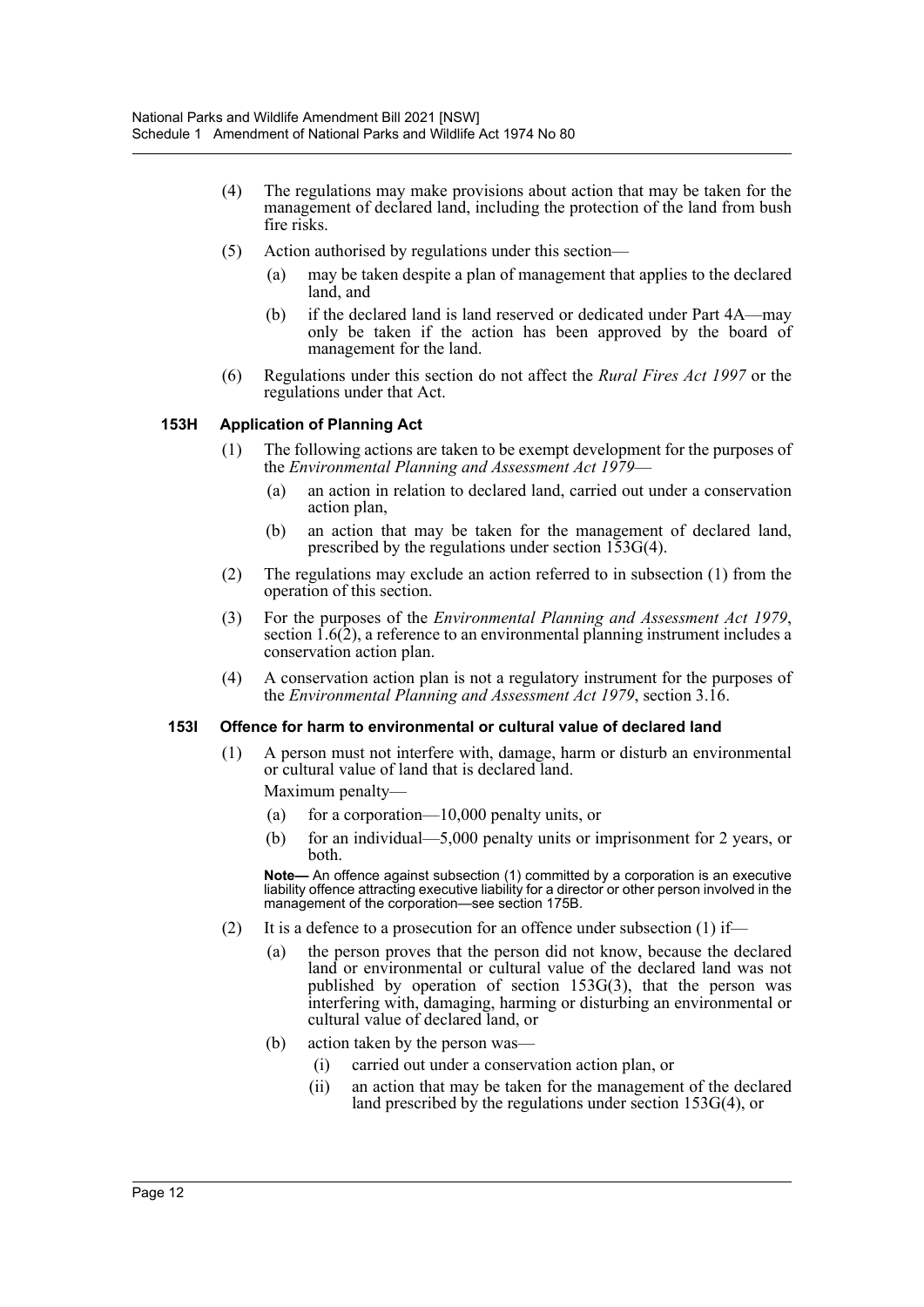- (c) action taken by the person was carried out for, or as part of, an Aboriginal cultural practice, or
- (d) action taken by the person was necessary for the carrying out of development in accordance with a development consent within the meaning of the *Environmental Planning and Assessment Act 1979*, or
- (e) action taken by the person was in accordance with an activity authorised by an approval granted by a determining authority within the meaning of the *Environmental Planning and Assessment Act 1979*, Part 5 after compliance with that Part, or
- (f) action taken by the person is authorised or required to be carried out under the *Rural Fires Act 1997*.

# **[23] Section 154 Regulations**

Insert after section 154(b)—

(c) the creation of and dealing with carbon sequestration rights, and activities incidental to or connected with the exercise of this function,

# **[24] Section 155 Regulations relating to parks**

Insert "the following" after "particular, for or with respect to" in section 155(2).

#### **[25] Section 155(2)(dd)**

Omit "park, and". Insert instead "park,".

#### **[26] Section 155(2)(ee)**

Insert after section 155(2)(dd)—

(ee) the development and implementation by the Secretary of a program for the monitoring and reporting of matters relating to the ecological health of parks.

# **[27] Section 155(2AA)**

Insert after section 155(2A)—

- (2AA) Without limiting the generality of subsection (2), a regulation made under subsection  $(2)(e^{\frac{1}{e}})$  may include provisions about the following-
	- (a) requirements relating to the design of the program for monitoring and reporting, including—
		- (i) the park or other lands to which the program applies, and
		- (ii) the type of ecological health attributes to be measured, and
		- (iii) the frequency with which the attributes will be measured,
	- (b) requirements relating to the implementation of the program, including a requirement that the program be implemented to the greatest extent practicable,
	- (c) requirements relating to reporting on the outcomes of the program, including—
		- (i) the way the outcomes are published, and
		- (ii) the type of information that is not required to be published, or the circumstances in which certain types of information are not required to be published.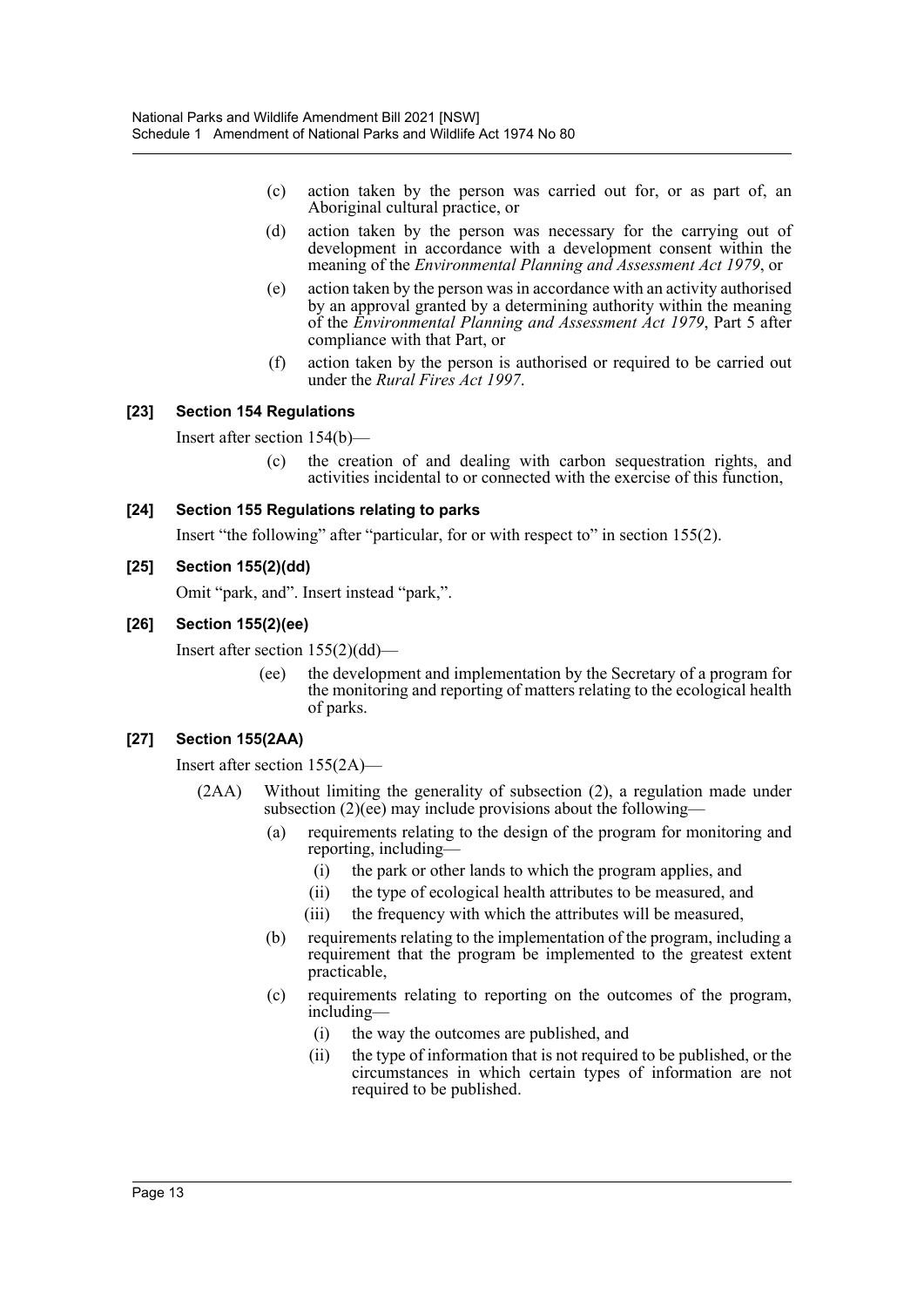#### **[28] Section 175B Liability of directors etc for offences by corporation—offences attracting executive liability**

Insert after section 175B(1)(l)—

(l1) section 153I(1),

# **[29] Section 185 Catchment areas and special areas**

Omit "nor the Secretary of the Department of Industry, Skills and Regional Development" from section 185(5).

#### **[30] Section 185A Special areas under the Hunter Water Act 1991**

Omit "by the Chief Executive" from section 185A(5). Insert instead "by the Secretary".

#### **[31] Section 188D Provisions relating to certain existing access roads on National Park Estate lands**

Insert after section 188D(9), definition of *access road*, paragraph (b)—

(b1) the *Forestry Revocation and National Park Reservation Act 1996*, section 9,

# **[32] Section 188D(9), definition of "exclusion order"**

Insert after paragraph (b)—

(b1) the *Forestry Revocation and National Park Reservation Act 1996*, section 9(5).

#### **[33] Section 188G Public availability of register**

Omit "Office" from section 188G(1). Insert instead "Department".

**[34] Section 188H Assets of intergenerational significance**

Omit the section.

#### **[35] Sections 197A and 197B**

Insert after section 197—

#### **197A Approved cameras—offences relating to vehicles entering or using park**

- (1) In proceedings for a vehicle entry offence—
	- (a) a digital image purporting to be taken by means of the operation of an approved camera installed or set up at the place and on the day specified on the image, and bearing a security indicator, is prima facie evidence that the image—
		- (i) was taken at the place and on the day specified on the image, and
		- (ii) bears the security indicator, and
	- (b) evidence that the image bears a security indicator is prima facie evidence the image has not been altered since the image was taken, and
	- (c) the image is prima facie evidence of the matters shown or recorded on the image.
- (2) In proceedings for a vehicle entry offence, a certificate purporting to be signed by the Secretary, and certifying the following particulars with the image, is admissible as prima facie evidence that—
	- (a) the person is the Secretary,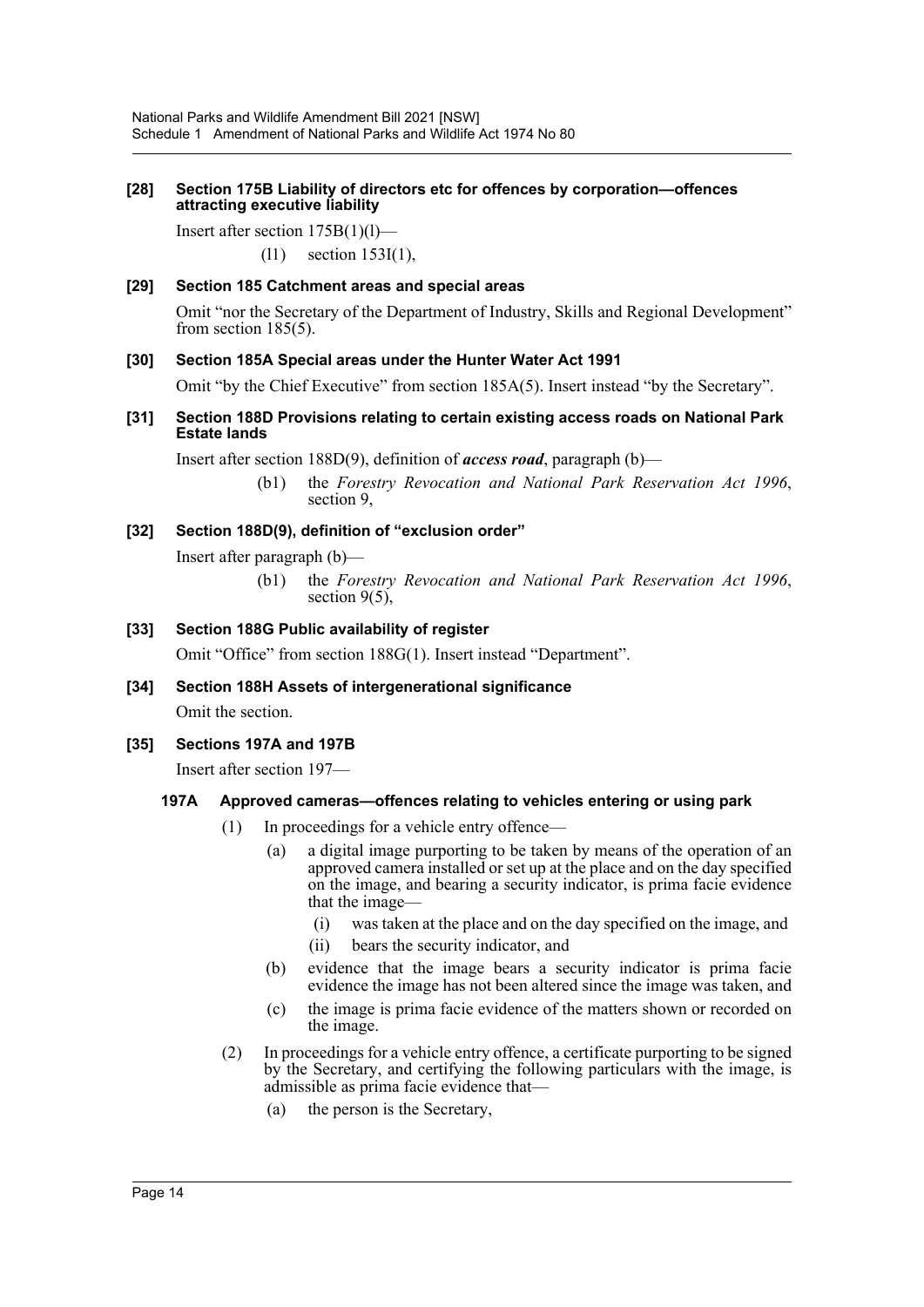- (b) within 12 months, or another period prescribed by the regulations, including a longer period, before the day recorded on the photograph as the day on which the photograph was taken, an authorised person carried out an inspection on the approved camera specified in the certificate,
- (c) on the inspection, the approved camera was found to be operating correctly.
- (3) In this section—

*approved camera* means a digital camera of a type approved by the Minister by order published in the Gazette as being designed—

- (a) to take a photograph of a motor vehicle as the motor vehicle is being driven in or around a park, and
- (b) to record on the photograph—
	- (i) the date on which the photograph is taken, and
	- (ii) the time and location at which the photograph is taken, and
	- (iii) the direction in which the vehicle activating the camera is travelling, and
	- (iv) ancillary information in connection with a fee or charge and the photographing of the motor vehicle at that time and location that is prescribed by the regulations.

*authorised person* means a person authorised by the Secretary to install and inspect approved cameras.

*digital camera* means a camera recording device that is capable of recording images in a digitised format.

*digital image* includes a digitised, electronic or computer generated image in a form approved by the Secretary.

*park*—

- (a) means a national park, historic site, state conservation area, regional park, nature reserve, karst conservation reserve or Aboriginal area, or land acquired by the Minister under Part 11, and
- (b) includes roads and waters in the boundaries of a park, site, area, reserve or land specified in paragraph (a).

*security indicator* means a security indicator of a kind approved by the Minister by order published in the Gazette.

*vehicle entry offence* means the following offences—

- (a) an offence against this Act or the regulations for entering a park by motor vehicle without payment of a fee or charge,
- (b) an offence prescribed by the regulations for the purposes of this section.

#### **197B Information obtained by approved cameras**

- (1) A person who obtains information in the exercise of a function relating to the use or operation of an approved camera under section 197A must not directly or indirectly make a record of, make use of, or give, the information to another person, unless the information is given—
	- (a) in the exercise of a function relating to the payment and collection of a fee or charge under this Act, or
	- (b) for the enforcement of a vehicle entry offence, or
	- (c) in the exercise of another function prescribed by the regulations.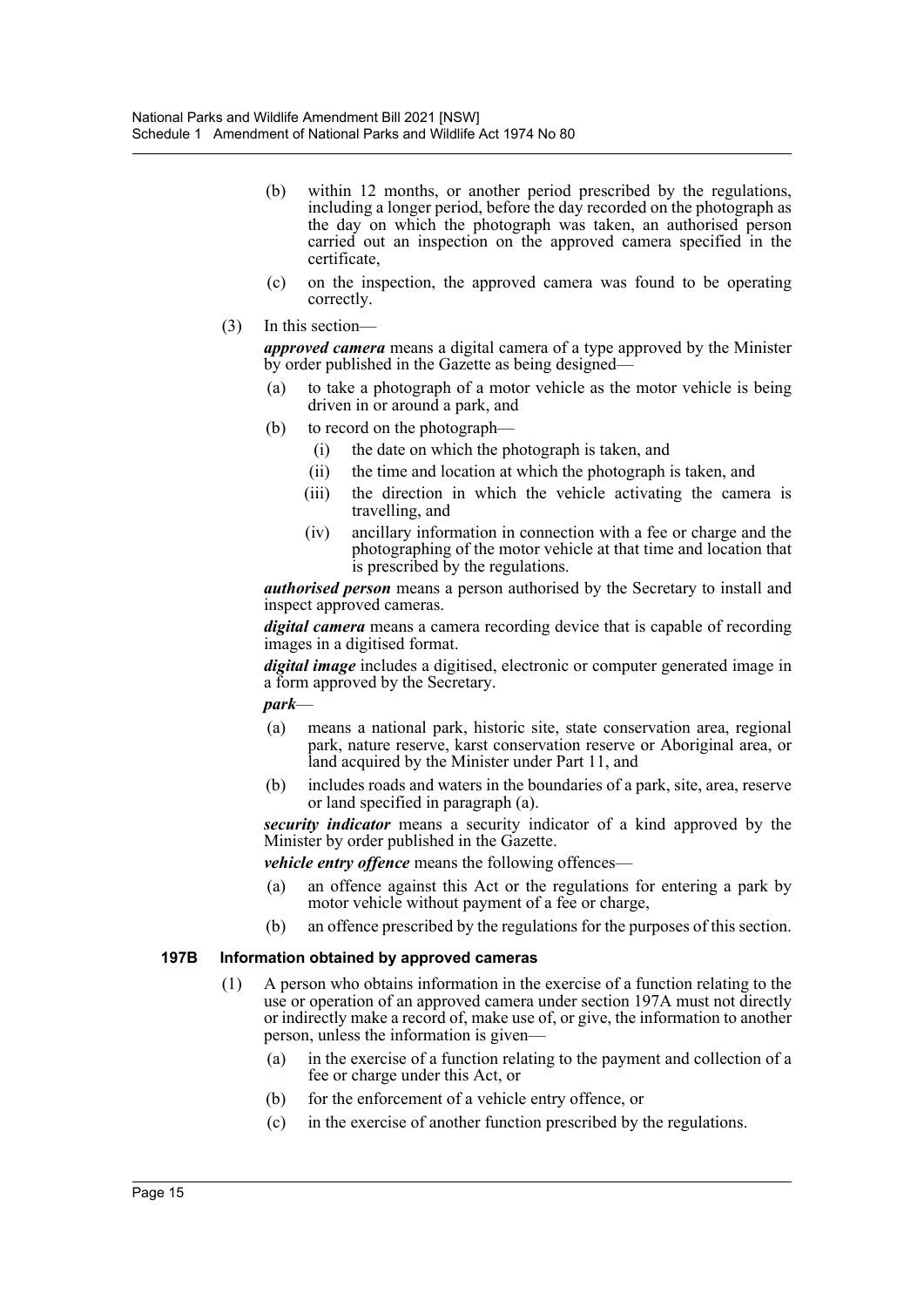Maximum penalty—50 penalty units.

- (2) Subsection (1) does not apply to information given by an authorised officer, or given in accordance with a protocol approved by the Privacy Commissioner, to the following—
	- (a) the Independent Commission Against Corruption,
	- (b) the Australian Crime Commission,
	- (c) the New South Wales Crime Commission,
	- (d) the Ombudsman,
	- (e) the NSW Police Force, or the police force of another State or a Territory,
	- (f) the Australian Federal Police,
	- (g) the Director of Public Prosecutions of New South Wales, or the Director of Public Prosecutions of another State or Territory, or of the Commonwealth,
	- (h) the Department of Communities and Justice,
	- (i) Service NSW,
	- (j) the Office of the Sheriff of NSW,
	- (k) a person prescribed by the regulations for the purpose of this subsection.
- (3) Subsection (2) applies only in relation to information acquired about a motor vehicle driven in connection with a vehicle entry offence.
- (4) In this section *vehicle entry offence* has the same meaning as in section 197A.

#### **[36] Schedule 3 Savings, transitional and other provisions**

Insert at the end of the Schedule, with appropriate Part and clause numbering—

# **Part Provisions consequent on enactment of National Parks and Wildlife Amendment Act 2021**

#### **Definition**

In this Part—

*amending Act* means the *National Parks and Wildlife Amendment Act 2021*.

#### **Plans of management**

- (1) This clause applies if notice of the preparation of a plan of management has been given under section 73A before the commencement.
- (2) The period within which representations may be made under section  $73A(2)(c)$ , as in force before the commencement, continues to apply in relation to the plan of management.
- (3) On the commencement, if the responsible authority for the plan of management—
	- (a) has not forwarded the plan of management and representations received to the appropriate regional advisory committee and the Council—the responsible authority must comply with section  $73A(6)$ –(9), as substituted by the amending Act, or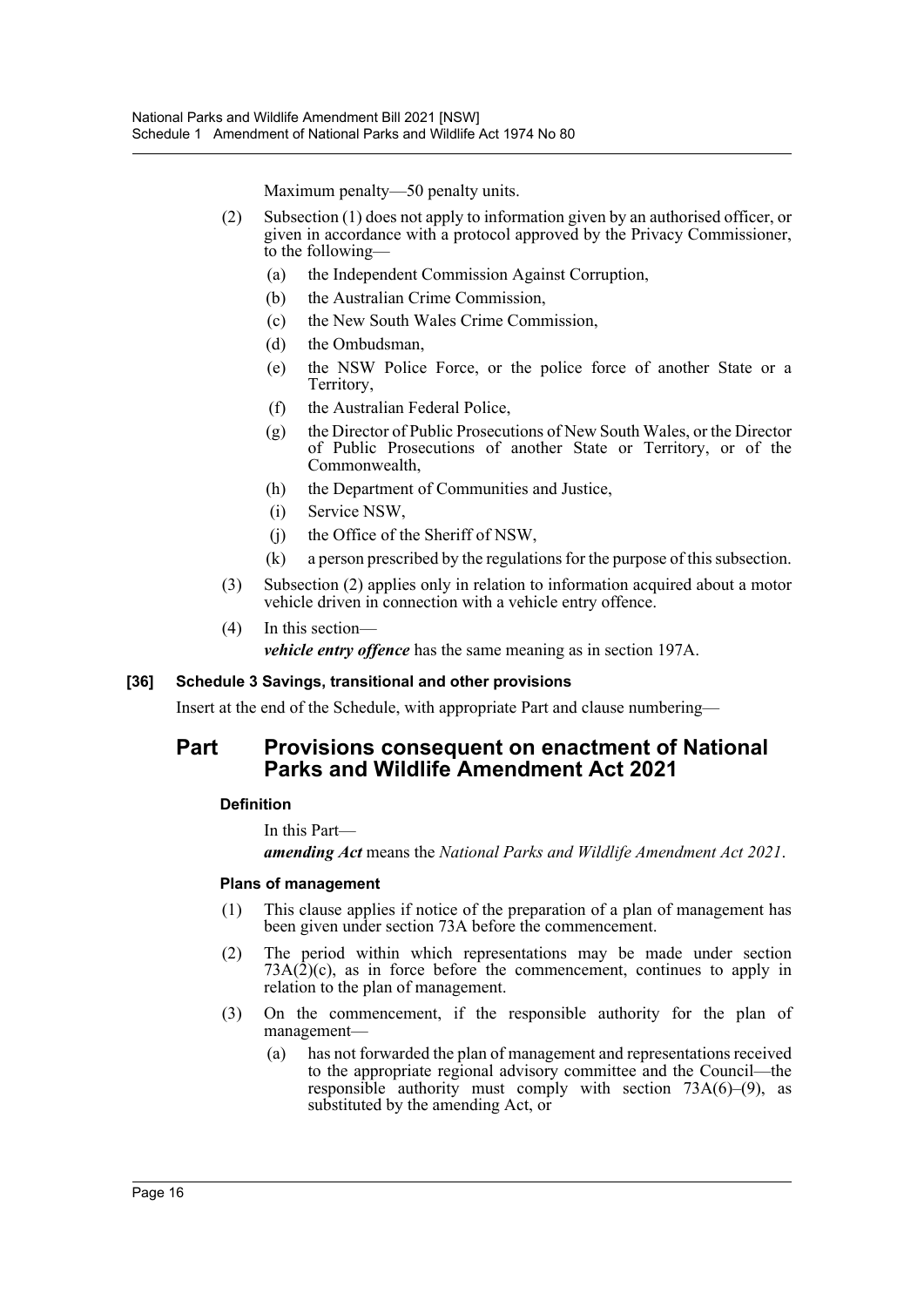- (b) has forwarded the plan of management and representations received to the appropriate regional advisory committee and the Council—sections 73A and  $\overline{7}3B(1)$ –(6), as in force before the commencement, continue to apply in relation to the plan of management.
- (4) Subclause (3) extends to an amendment, alteration or substitution of a plan of management under section 73B(7).
- (5) In this clause *commencement* means the commencement of the amending Act, Schedule 1.2[6].

# **Plans of management—alterations and amendments**

- (1) This clause applies in relation to an amendment, alteration or substitution of a plan of management under section 73B(7).
- (2) The period of 45 days within which representations may be made that applied immediately before the commencement under section  $73(7)$  continues to apply to the amendment, alteration or substitution, if notice has been given under section 73A before the commencement.
- (3) In this clause—

*commencement* means the commencement of the amending Act, Schedule 1.2[6].

# **Relocation and amendment of section 188H**

- (1) The relocation of section 188H (the *former section*) to section 153G, as amended by the amending Act—
	- (a) does not affect a declaration of land under the former section before the commencement of section 153G, and
	- (b) does not affect regulations made under the former section or actions authorised by the regulations.
- (2) A reference in an Act, instrument or other documents to the former section, made before the commencement of section 153G, is taken to be a reference to section 153G.

#### **[37] Schedule 9 The Aboriginal Cultural Heritage Advisory Committee**

Insert "native title holders within the meaning of the *Native Title Act 1993* of the Commonwealth and" before "registered" in clause  $1(2)(d)(ii)$ .

# **1.2 Amendments commencing after assent**

#### **[1] Section 23 Functions and duties of Council**

Omit "and the development, implementation, review, amendment and alteration of plans of management for those areas" from section  $23(1)(a)(iv)$ .

Insert instead ", including, if requested by the Minister, the content of specific plans of management".

#### **[2] Section 25 Functions of advisory committees**

Omit section 25(1)(c). Insert instead—

(c) to provide advice to the Minister on draft plans of management relating to the administrative region for which the committee was constituted,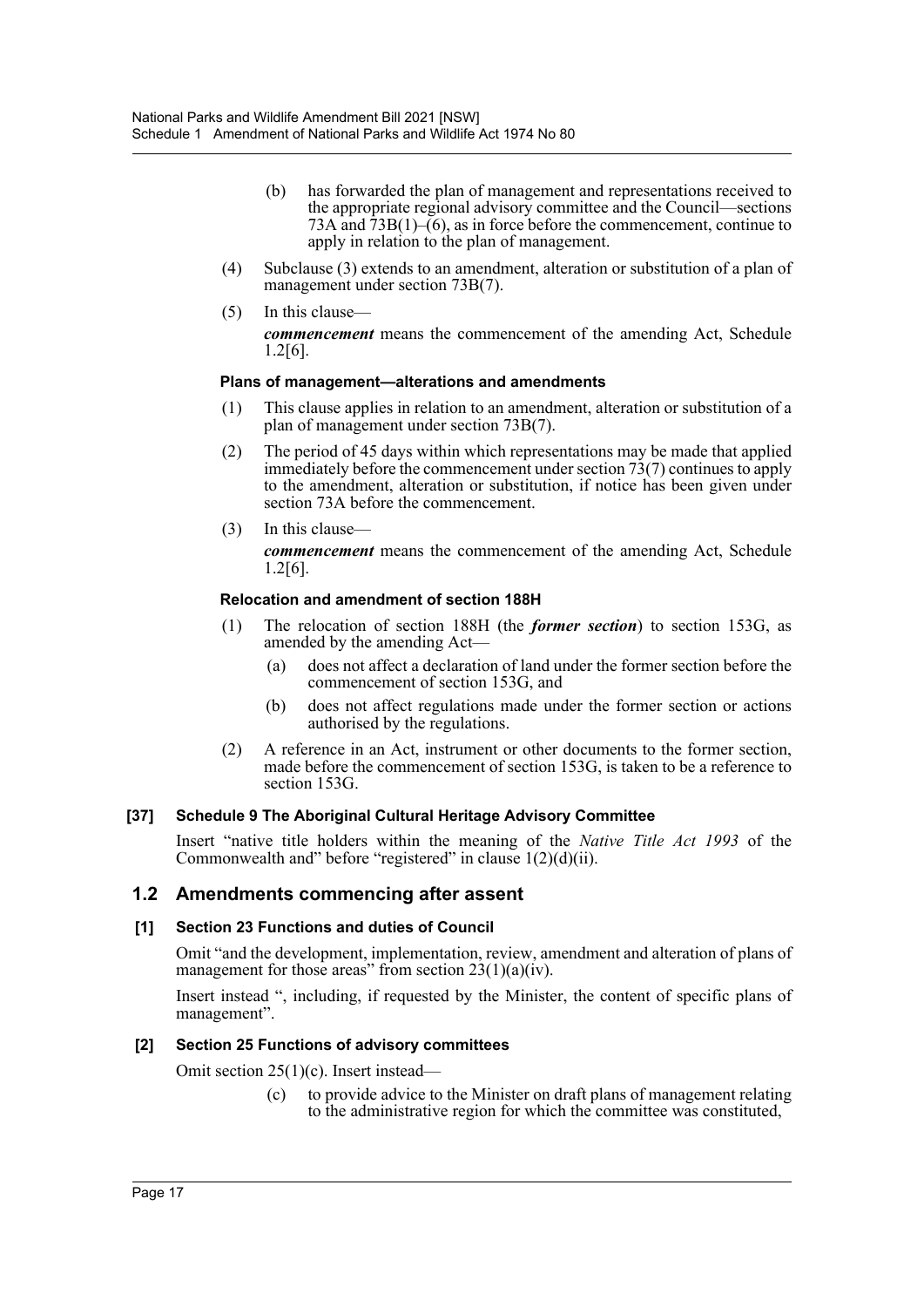# **[3] Section 30 Function of Karst Management Advisory Committee**

Omit section 30(b).

# **[4] Section 30(2)**

Insert at the end of the section—

The function of the Karst Management Advisory Committee is also to advise a regional advisory committee on a plan of management for land reserved under this Act that contains significant karst environment, being a plan the responsible authority has referred to the Committee for consideration and advice.

# **[5] Section 71BFA**

Insert after section 71BF—

# **71BFA Aboriginal Land Council may create and deal with carbon sequestration rights**

- (1) An Aboriginal Land Council may create and deal with carbon sequestration rights in relation to reserved or dedicated lands vested in the Aboriginal Land Council.
- (2) For the purposes of subsection (1), the Aboriginal Land Council may undertake activities incidental to or in connection with the creating and dealing with, carbon sequestration rights.
- (3) Without limiting subsection (2), an activity incidental to or in connection with carbon sequestration rights includes a form of carbon benefit from the following activities—
	- (a) revegetation,
	- (b) vegetation management,
	- (c) improvements in soil carbon,
	- (d) the management of feral animals,
	- (e) fire management,
	- (f) carbon sequestered through land use changes or rehabilitation,
	- (g) human-induced regeneration.
- (4) A function under this section may be exercised in relation to land only if the Aboriginal Land Council is satisfied that exercising the function is consistent with the objects of this Act.
- (5) A function under this section may be exercised in relation to land only with the agreement of the board of management for the land.
- (6) The Secretary may, subject to subsections (4) and (5), exercise functions under this section on behalf of an Aboriginal Land Council, but only at the request of the Aboriginal Land Council.
- (7) The regulations may prescribe other functions or activities that the Aboriginal Land Council may take in relation to carbon sequestration rights.

# **[6] Section 73A**

Omit the section. Insert instead—

#### **73A Public exhibition and consultation for plans of management**

(1) When a plan of management is prepared, the responsible authority must give notice of the preparation of the plan in accordance with the regulations.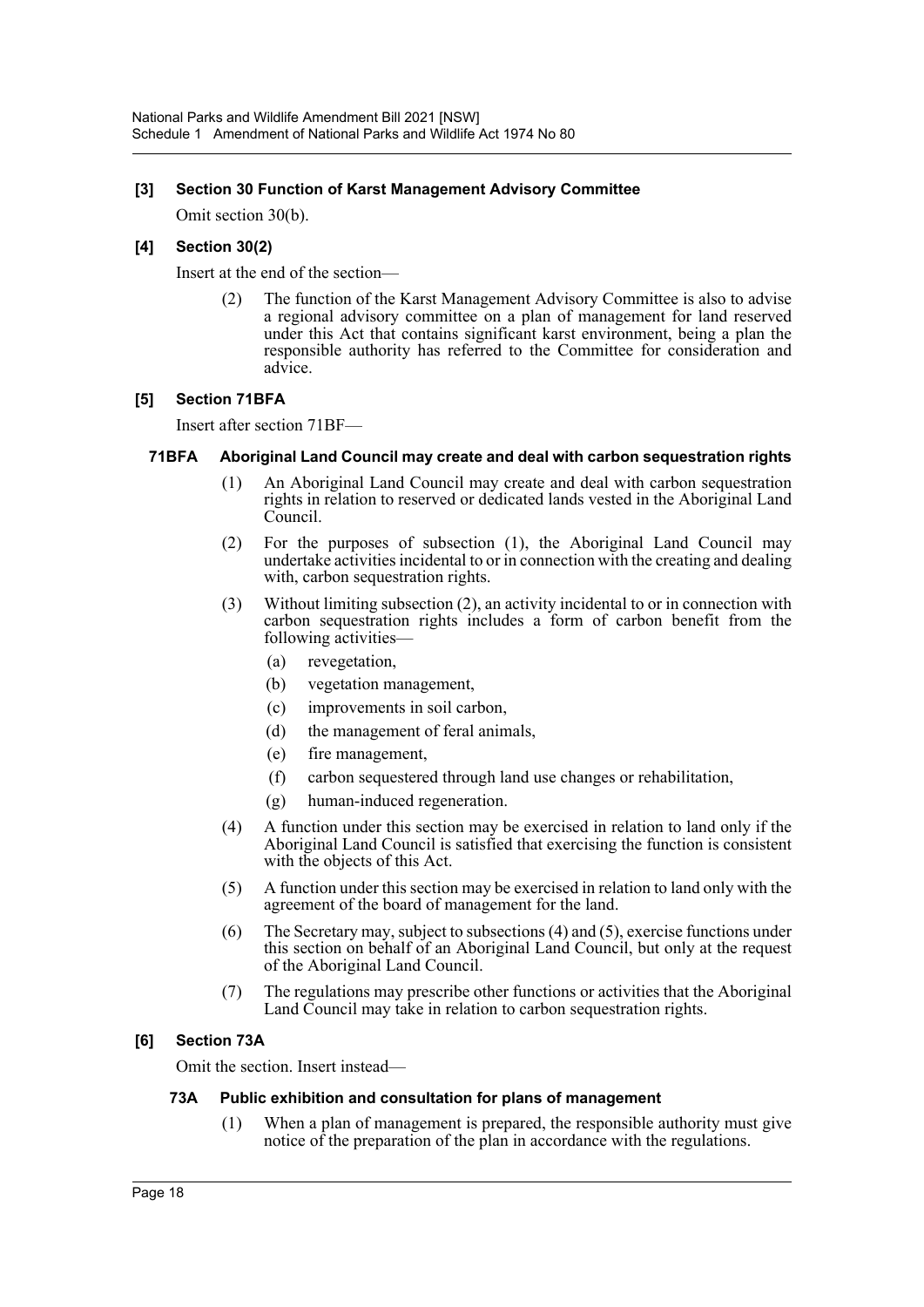- (2) The notice must include—
	- (a) the address of the place at which copies of the plan of management may be inspected, and
	- (b) the address to which representations may be forwarded, and
	- (c) the period within which representations may be made, being a period of not less than 60 days from the date on which the notice is made public (the *representation period*).
- (3) The period between 20 December and 10 January, inclusive, is excluded from the calculation of days in a representation period. **Note—** See also the *Interpretation Act 1987*, section 36(2) if the last day of a representation period is a Saturday or Sunday or public holiday.
- (4) The Council may, by written notice given to the Secretary before the end of the representation period, request that a draft plan of management be referred to the Council if the Council considers the draft plan raises issues of State-wide significance about the management of land under this Act.
- (5) If the Council makes a request under subsection (4)—
	- (a) the Secretary must refer the plan of management and all representations received during the representation period to the Council, and
	- (b) the Council must consider the draft plan and the representations and provide advice within 28 days after the end of the representation period  $t_0$ 
		- (i) for land reserved or dedicated under Part 4A—the responsible authority, or
		- (ii) otherwise—to the Minister.
- (6) The responsible authority for a plan of management for a national park, historic site, state conservation area, regional park, nature reserve, karst conservation reserve, Aboriginal area or land reserved or dedicated under Part 4A must provide to the appropriate regional advisory committee—
	- (a) the plan of management on the day the responsible authority gives notice of the preparation of the plan under subsection (1), and
	- (b) all representations received during the representation period.
- (7) The responsible authority for a plan of management must also provide the plan of management to the Karst Management Advisory Committee constituted by this Act if the plan of management relates to land that contains significant karst environments.
- (8) The Karst Management Advisory Committee must provide advice to the appropriate regional advisory committee within 14 days after the end of the representation period.
- (9) The appropriate regional advisory committee must—
	- (a) consider the plan of management and representations, and
	- (b) provide advice that the committee considers appropriate, including advice provided by the Karst Management Advisory Committee—
		- (i) for land reserved or dedicated under Part 4A—to the responsible authority within 28 days after the end of the representation period, or
		- (ii) otherwise—to the Minister within 28 days after the end of the representation period, or a longer period that the Minister determines.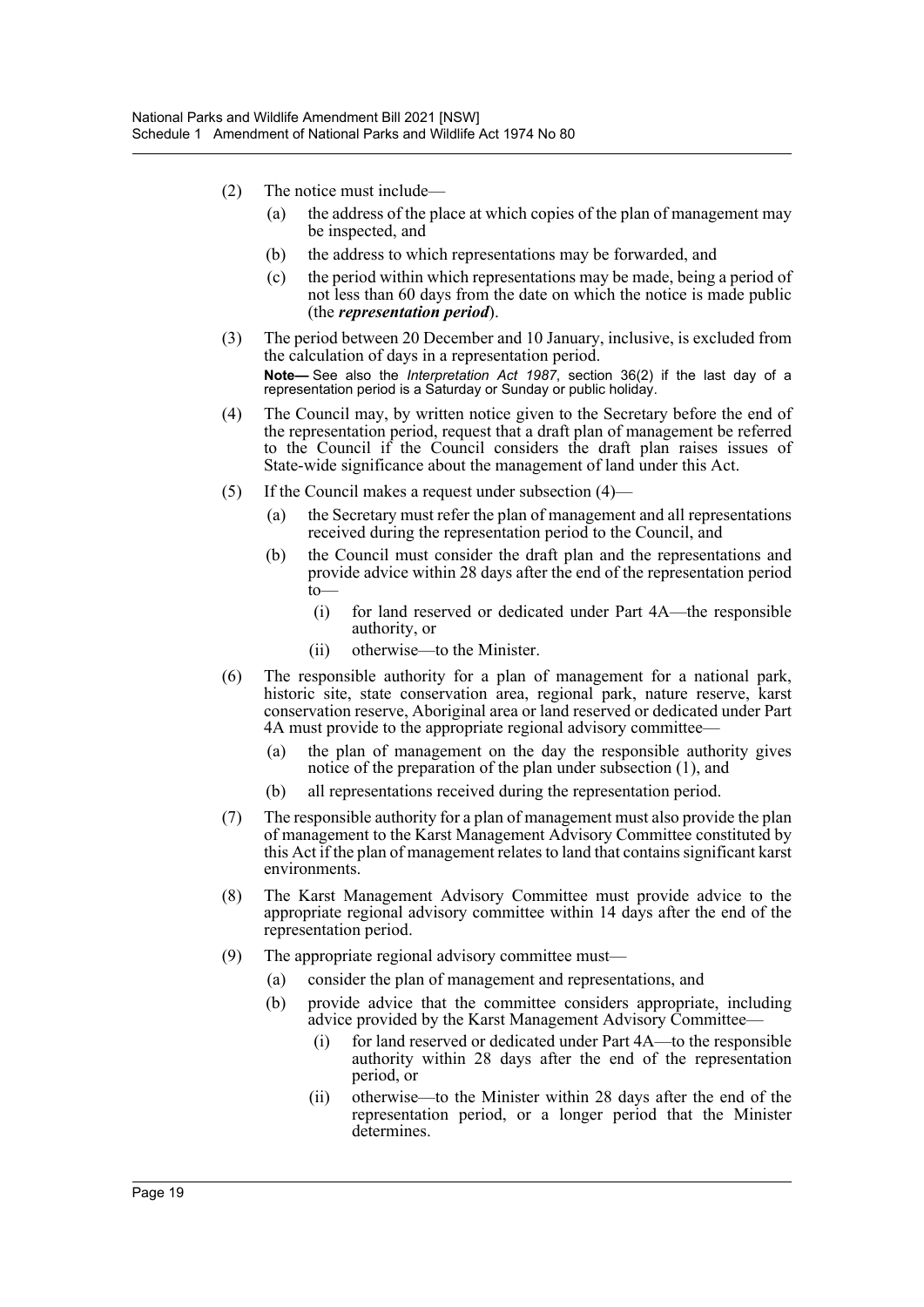(10) This section does not apply in relation to a plan of management for land within Zone 1, 2 or 3 of the Community Conservation Area under the *Brigalow and Nandewar Community Conservation Area Act 2005*.

# **[7] Section 73B Adoption, amendment and cancellation of plans of management**

Omit section 73B(1). Insert instead—

- (1) The Minister may do the following after considering representations made under section 73A and advice from the appropriate regional advisory committee and, if provided, advice from the Council—
	- (a) adopt a plan of management without alteration,
	- (b) adopt a plan of management with the alterations the Minister thinks fit,
	- (c) refer the plan of management back to the responsible authority for further consideration.
- (1A) For subsection (1), advice received from the appropriate regional advisory committee and the Council in relation to land reserved or dedicated under Part 4A must be provided to the Minister by the responsible authority.
- (1B) Despite subsections (1) and (1A) the Minister may—
	- (a) if the appropriate regional advisory committee or responsible authority do not provide advice—
		- (i) adopt a plan of management, without alteration or with the alterations the Minister thinks fit, or
		- (ii) refer the plan of management back to the responsible authority and the regional advisory committee for further consideration, or
	- (b) if the appropriate regional advisory committee is not properly constituted—adopt a plan of management, without alteration or with the alterations the Minister thinks fit, or
	- (c) consider advice provided by the appropriate regional advisory committee after the expiration of the period for providing advice to the Minister under section 73A(9).

#### **[8] Section 73B(6)**

Insert ",  $(1B)$ " after " $(1)$ ".

#### **[9] Section 73B(7)**

Omit "to "90 days" is taken to be a reference to "45 days"". Insert instead "to "60 days" is taken to be a reference to "42 days"".

#### **[10] Schedule 1A Reservation of land**

Insert after Part 2—

# **Part 3 Land transfers and reservation**

#### **3 Relationship to Forestry Act 2012 and Crown Land Management Act 2016**

- (1) This Part has effect despite—
	- (a) the provisions of the *Forestry Act 2012*, in particular provisions that provide for a different procedure for revoking the dedication of State forest, a special management zone or a flora reserve, and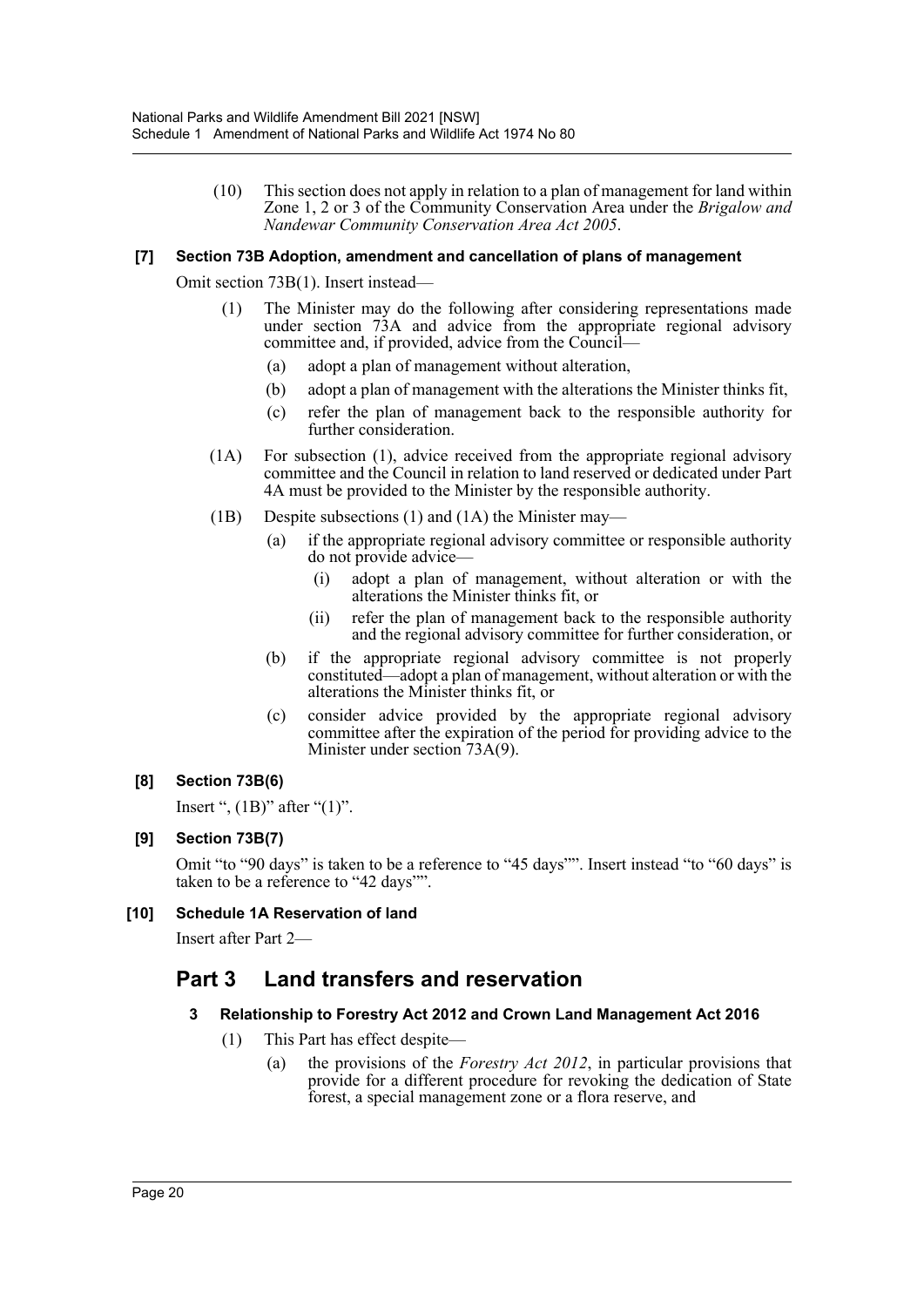- (b) the provisions of the *Crown Land Management Act 2016*, in particular provisions that provide for a different procedure for revoking the dedication or reservation of Crown land.
- (2) Without limiting clause 1, this Part has effect despite provisions of this Act that provide for a different procedure for reserving, or revoking the reservation of, national parks and state conservation areas.

#### **4 Revocation of State forest dedications and reservation as part of Wollemi National Park**

- (1) The dedication of the land described in subclause (2) as State forest is revoked.
- (2) An area of about 2,257 hectares, being part of Newnes State Forest No 748, dedicated by proclamation published in the NSW Government Gazette on 21 May 1920, and part Extensions No 4 and No 5, dedicated on 12 March 1976 and 23 April 2004, respectively, in the County of Cook, Parishes of Cook and Rock Hill, and being designated as 51-01 on the diagram catalogued Misc R 00355 Edition 1 held by the Service, subject to any variation or exceptions noted on the diagram.
- (3) The land described in subclause (2) is reserved as part of the Wollemi National Park.
- (4) A notice under the *Forestry Act 2012*, section 16 or 18 that declares an area of State forest, the dedication of which is revoked by this clause, as a flora reserve or special management zone is also revoked to the extent to which it relates to a flora reserve or special management zone, or a part of either, situated within the land described in subclause (2).

#### **5 Revocation of State forest dedications and reservation as Gardens of Stone State Conservation Area**

- (1) The dedication of the following land as State forest is revoked—
	- (a) an area of about 6,235 hectares, being part of Ben Bullen State Forest No 434, dedicated by proclamation published in the NSW Government Gazette, being part Extension No 1, No 2, No 3, No 4 and No 6, dedicated on 20 May 1938, 17 June 1955, 8 August 1958, 29 May 1970 and 18 March 1983, respectively, in the Counties of Cook and Roxburgh, Parishes of Ben Bullen, Cox, Cullen Bullen and Lidsdale and being designated as 1201-01 on the diagram catalogued Misc R 00355 Edition 1 held by the Service, subject to any variation or exceptions noted on the diagram,
	- (b) an area of 1053.8 hectares, being Wolgan State Forest No 454, dedicated by proclamation published in the NSW Government Gazette on 25 May 1917, in the County of Cook, Parish of Wolgan and being designated as 1201-02 on the diagram catalogued Misc R 00355 Edition 1 held by the Service, subject to any variation or exceptions noted on the diagram,
	- (c) an area of about 21,033 hectares, being part of Newnes State Forest No 748, dedicated by proclamation published in the NSW Government Gazette on 21 May 1920, and Extension No 1, No 2, No 3, part No 4 and No 5, dedicated 24 March 1921, 7 July 1922, 8 April 1932, 12 March 1976 and 23 April 2004, respectively, in the County of Cook, Parishes of Clwydd, Cook, Cox, Lidsdale, Marrangaroo, Rock Hill and Wolgan, and being designated as 1201-03 on the diagram catalogued Misc R 00355 Edition 1 held by the Service, subject to any variation or exceptions noted on the diagram.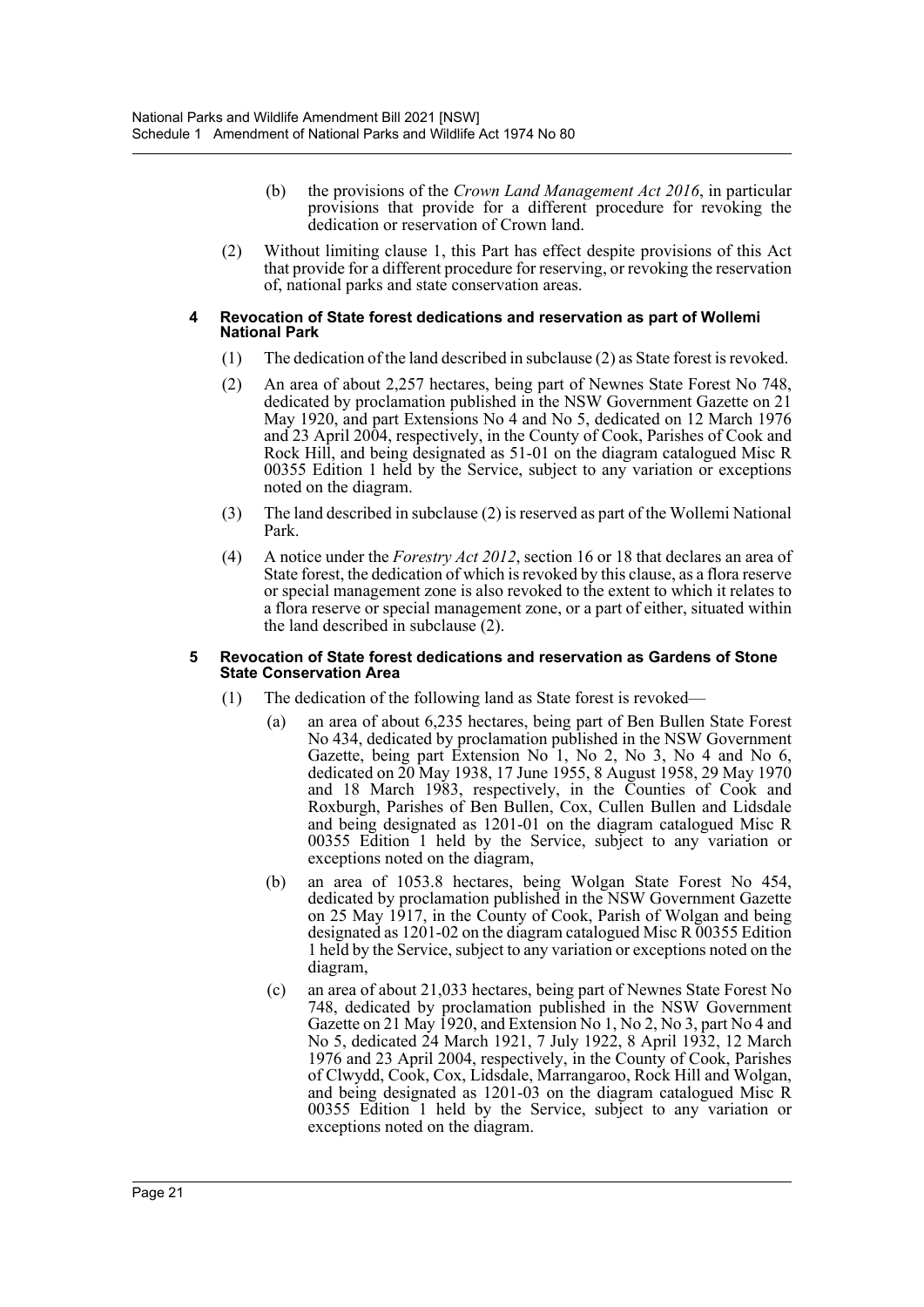- (2) The land described in subclause (1) is reserved as the Gardens of Stone State Conservation Area.
- (3) The reservations in this clause are restricted to a depth of 50 metres below the surface of the land.
- (4) A notice under the *Forestry Act 2012*, section 16 or 18 that declares an area of State forest, the dedication of which is revoked by subclause (1), as a flora reserve or special management zone is also revoked to the extent to which it relates to a flora reserve or special management zone, or a part of either, situated within the land described in subclause (1).

#### **6 Revocation of reserved or dedicated Crown lands as national park or state conservation area**

- (1) The following Crown land dedicated or reserved under the *Crown Land Management Act 2016*, sections 2.3 and 2.8 is revoked—
	- (a) all that piece or parcel of land containing 380 hectares, situated in the County of Cook, Parish of Wolgan being Lot 44, 45 and 47, DP 751666, Lots 1, 2, 3 and 4, DP 722376, and being designated as 87-01 on the diagram catalogued Misc R 00355 Edition 1 held by National Parks and Wildlife Service, subject to any variation or exceptions noted on the diagram,
	- (b) all that piece or parcel of land containing about 617 hectares, situated in the County of Cook, Parishes of Cox and Wolgan being Lot 7001, DP 1055079, Lot 7006, DP 1055080, Lot 7300, DP 1139065 and Lot 7003, DP 1026540, and being designated as 1201-04 on the diagram catalogued Misc R 00355 Edition 1 held by the Service, subject to any variation or exceptions noted on the diagram.
- (2) The land described in subclause (1)(a) is reserved as part of the Gardens of Stone National Park.
- (3) The land described in subclause (1)(b) is reserved as the Gardens of Stone State Conservation Area.
- (4) The reservation in subclause  $(1)(b)$  is restricted to a depth of 50 metres below the surface of the land.
- (5) A lease or other interest in the land described in subclause (1) remains in force, as if the land had not been reserved, except as provided under subclause (6).
- (6) Crown-timber lands or timber reserves on the land described in subclause (1) are revoked by this clause, to the extent that the lands or reserves, or parts of the lands or reserves, are situated within the land described in subclause (1).
- (7) In this clause—

*Crown-timber land* has the same meaning as in the *Forestry Act 2012*. *timber reserve* has the same meaning as in the *Forestry Act 2012*.

# **7 Adjustment of description of transferred land**

- (1) The Secretary may adjust a description of land in clauses 4(2), 5(1)(a)–(c) and  $6(1)(a)$  and (b) from time to time—
	- (a) to alter the boundaries of the land for the purposes of the effective management of national park estate land, State forests land and Crown lands, including adjustments to enable boundaries to follow distinctive land features, to provide access to land or to rationalise the boundaries of similar areas of land, or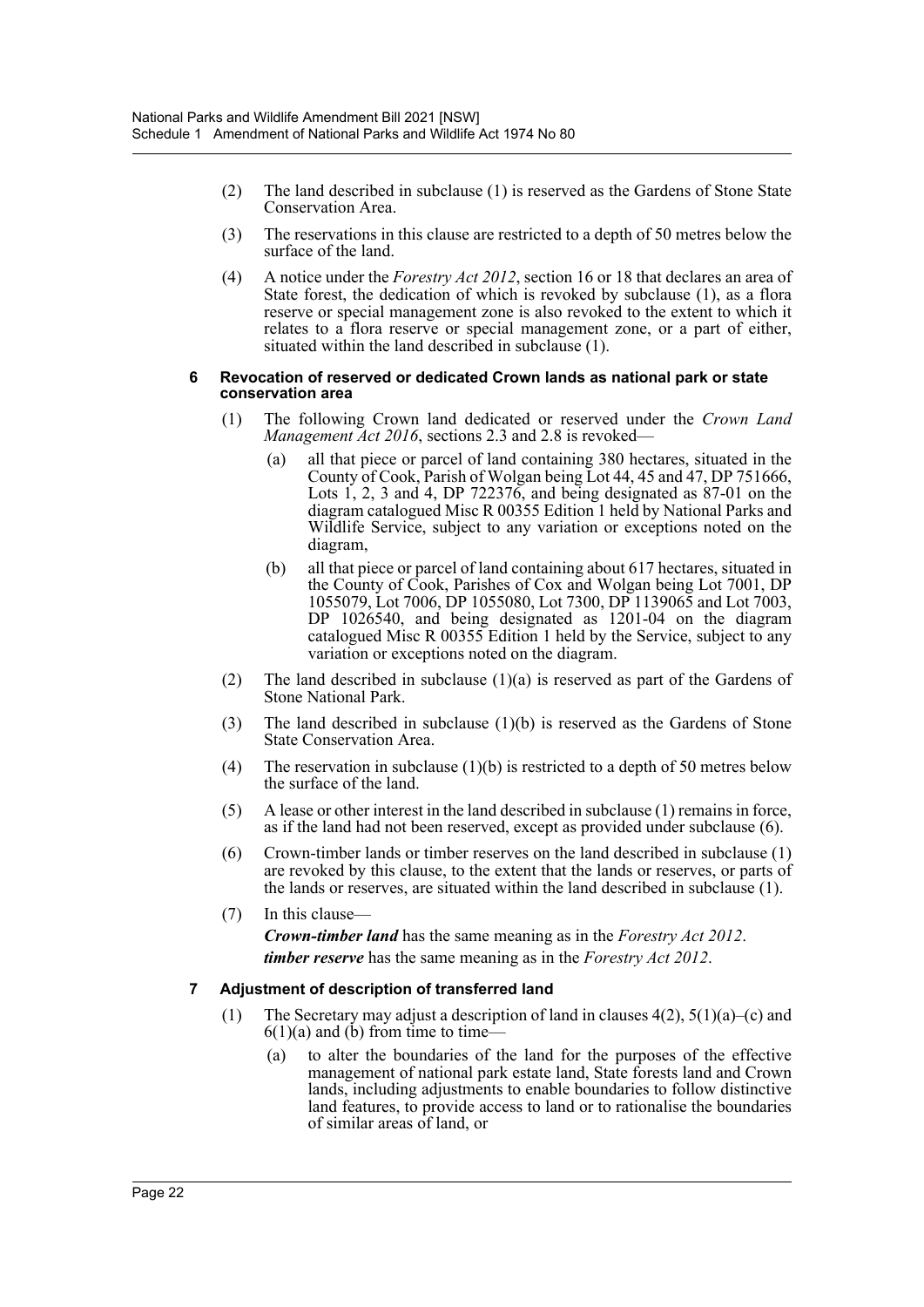- (b) to adjust the boundary of land adjoining a public road, including adjustments to enable the boundary to follow the formed path of the road or to provide an appropriate setback from the carriageway of the road, or
- (c) to include, remove or change the description of an easement or restriction to which the land is subject, or
- (d) to provide a more detailed description of the boundaries of the land.
- (2) The land description adjustment must be made by notice published in the Gazette.
- (3) A notice made under this clause may be published in the Gazette only with the approval of—
	- (a) the Minister, and
	- (b) to the extent the notice relates to a State forest—the Minister administering the *Forestry Act 2012*, and
	- (c) to the extent the notice applies to Crown land or a Crown road—the Minister administering the *Crown Land Management Act 2016*, and
	- (d) to the extent the notice applies to a classified road—the Minister administering the provisions of the *Roads Act 1993* relating to classified roads.
- (4) The Secretary is required to certify in a notice under this clause that the adjustments effected by the notice will not result in significant reduction in the size or value of national park estate land or State forest land.
- (5) If a part of the land described in clauses  $4(2)$ ,  $5(1)(a)$ –(c) and  $6(1)(a)$  and (b) is not included in the adjusted land description, the land is taken to never have been subject to or affected by the provisions of this Part applying to the land.
- (6) If land included in the adjusted land description includes land not described in clauses  $4(2)$ ,  $5(1)(a)$ –(c) and  $6(1)(a)$  and (b), the land is taken to have been subject to the provisions of this Part on and from the day on which this Part commences.
- (7) The Secretary may, in a notice published under this clause to adjust the boundary of land adjoining a public road, declare that the land described in the notice—
	- (a) is part of the public road and, accordingly, is vested in the roads authority for the public road under the *Roads Act 1993*, or is Crown land, or
	- (b) ceases to be part of the public road and is divested from the relevant roads authority or the Crown and becomes part of the land subject to the provisions of this Act applying to land described in the relevant Schedule in which the land is included.
- (8) A declaration under subclause (7) has effect despite anything to the contrary in the *Roads Act 1993*.
- (9) A land description adjustment may be made at any time until the day that is 5 years after this Part commences.
- (10) In this clause *appropriate setback*, in relation to the carriageway of a road, includes a setback that allows for drainage, signposts, traffic control devices, lighting and other supporting infrastructure for the road.

*classified road* has the same meaning as in the *Roads Act 1993*.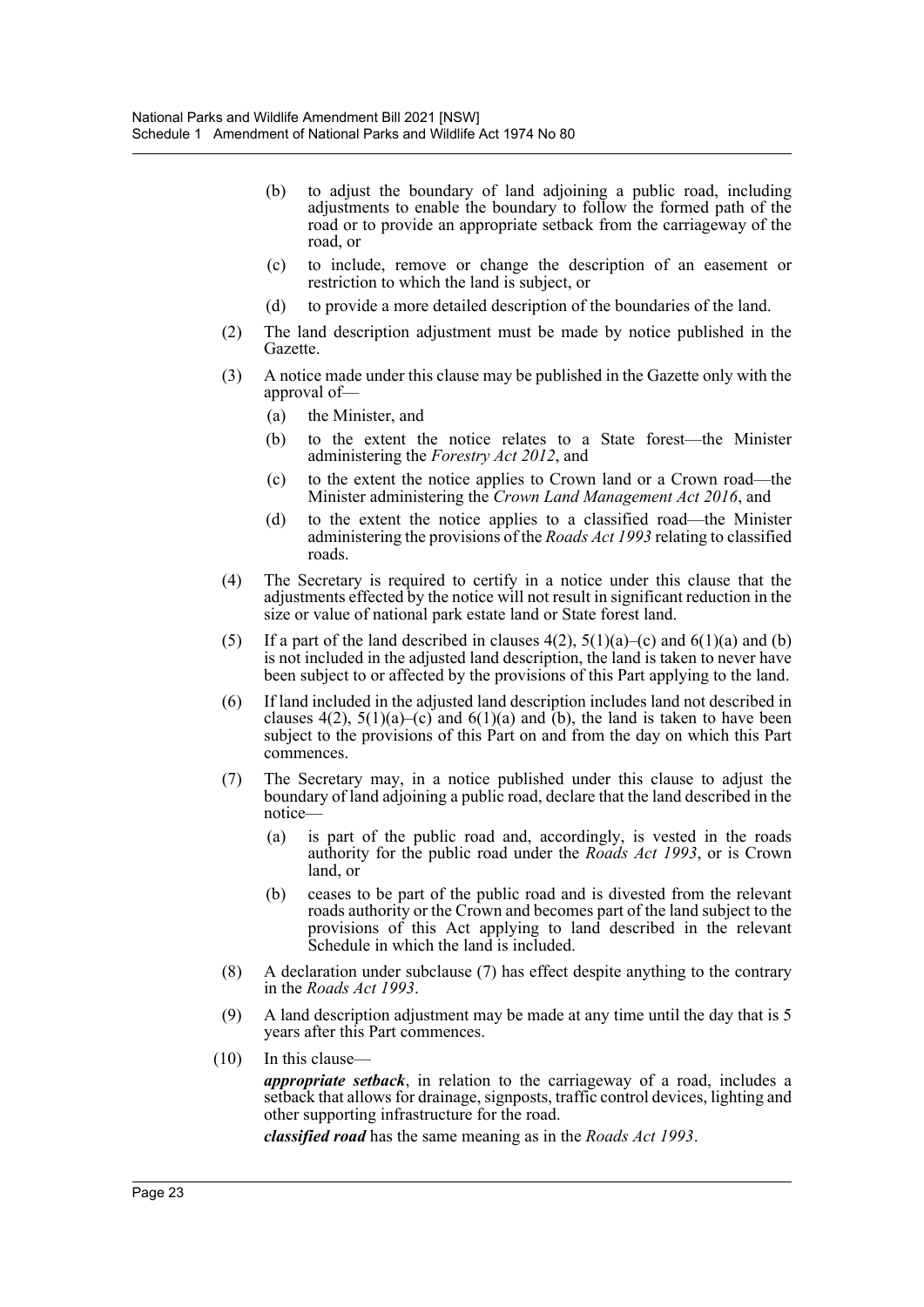*land adjoining a public road* includes land in the vicinity of a public road. *national park estate land* means the following—

- (a) land reserved under this Act,
- (b) land vested in the Minister for the purposes of this Act, Part 11.

*public road* has the same meaning as in the *Roads Act 1993*.

# **8 Savings in relation to revocations**

A revocation effected by the *National Parks and Wildlife Amendment Act 2021* does not affect anything done or omitted to be done before the revocation takes effect.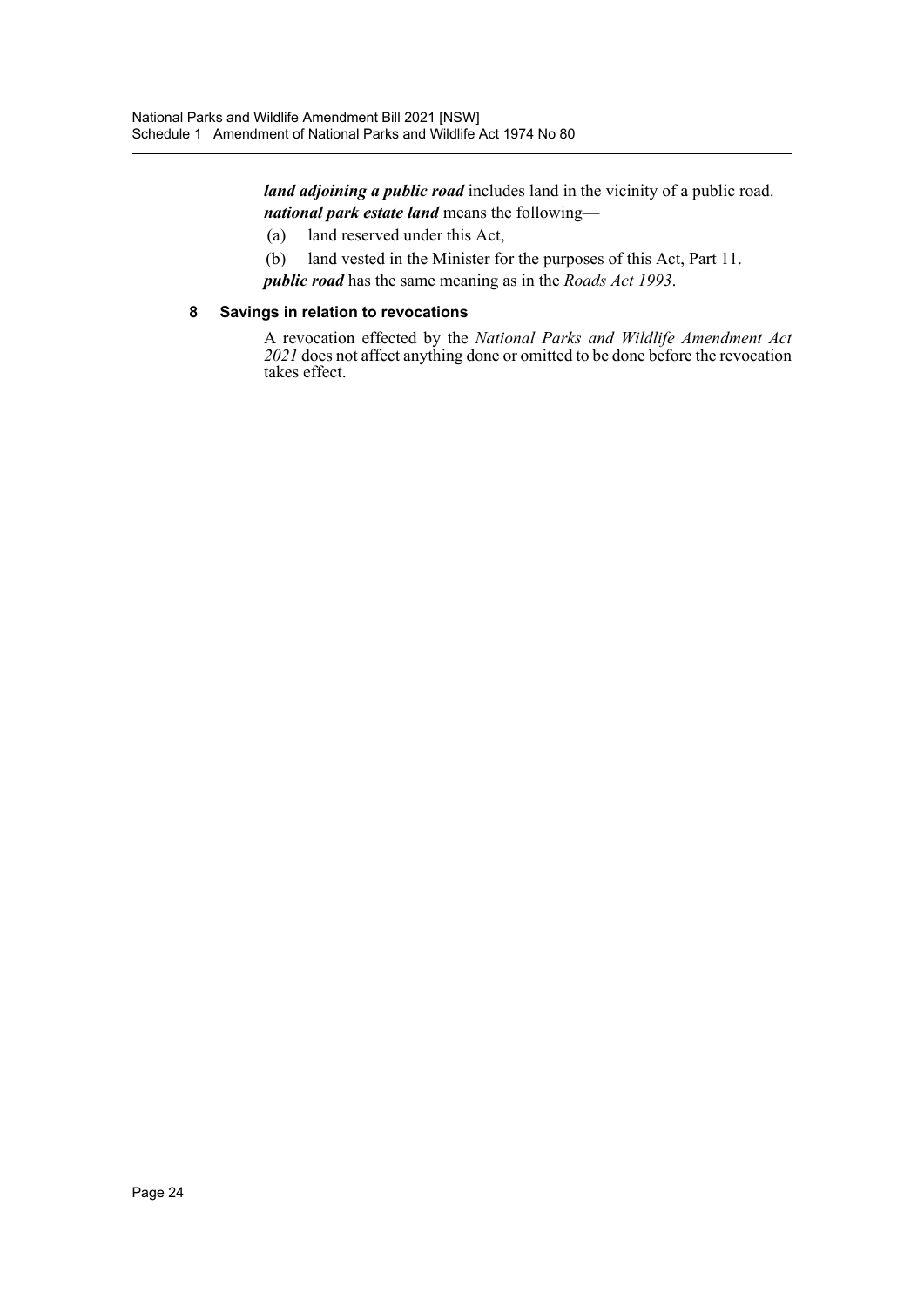# <span id="page-25-0"></span>**Schedule 2 Amendment of National Parks and Wildlife Regulation 2019**

# **[1] Clause 3 Definitions**

Omit clause 3(1), definitions of DPC Secretary and *Secretary*.

**[2] Part 6A**

Insert before Part 7—

# **Part 6A Board of National Parks and Wildlife Conservation Trust—the Act, s 95(5)**

# **Division 1 Preliminary**

# **69A Definitions**

In this Part— *Board* means the Board of the National Parks and Wildlife Conservation Trust. *Chairperson* means the Chairperson of the Board. *Deputy Chairperson* means the Deputy Chairperson of the Board. *member* means a member of the Board.

# **Division 2 Membership**

# **69B Composition**

- (1) The persons appointed as members must be persons who, in the Minister's opinion, have skills and experience in one or more of the following areas—
	- (a) philanthropy,
	- (b) conservation,
	- (c) financial management,
	- (d) communications,
	- (e) others areas the Minister considers relevant.
- (2) Government sector employees are eligible to be appointed as members of the Board, but must not make up a majority of members.
- (3) The Minister may publicly advertise for nominations for appointment of persons as members of the Board.

# **69C Chairperson and Deputy Chairperson**

- (1) The Minister must appoint a member as—
	- (a) a Chairperson, and
	- (b) a Deputy Chairperson.
- (2) The Chairperson or Deputy Chairperson vacates office as Chairperson or Deputy Chairperson if the person—
	- (a) ceases to be a member of the Board, or
	- (b) resigns from the office of Chairperson or Deputy Chairperson by instrument in writing, including electronic communication, addressed to the Minister, or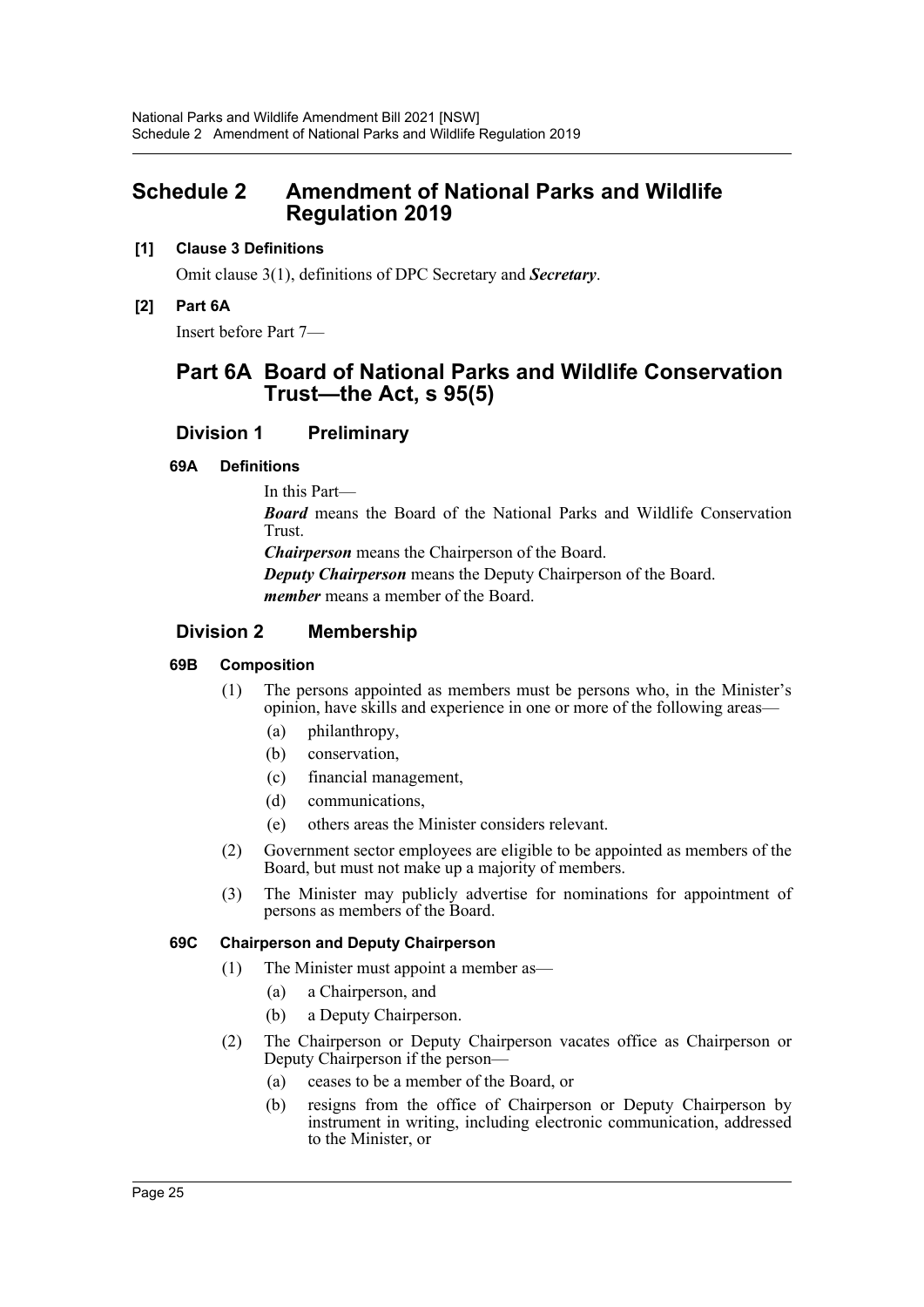- (c) is removed from the office of Chairperson or Deputy Chairperson by the Minister.
- (3) If the office of Chairperson or Deputy Chairperson becomes vacant, a person must be appointed to fill the vacancy.

#### **69D Terms of office**

- (1) Subject to this Part, a member holds office for the period specified in the member's instrument of appointment.
- (2) The period referred to in subclause (1) must not exceed 5 years.
- (3) A member may be re-appointed.

# **69E Removal from office**

The Minister may remove a member from office.

# **69F Vacancy in office of member**

The office of a member becomes vacant if the member—

- (a) dies, or
- (b) completes a term of office and is not re-appointed, or
- (c) resigns the office by instrument in writing, including electronic communication, addressed to the Minister, or
- (d) is removed from office by the Minister, or
- (e) becomes bankrupt, applies to take the benefit of a law for the relief of bankrupt or insolvent debtors, compounds with the member's creditors or makes an assignment of the member's remuneration for the member's benefit, or
- (f) is a mentally incapacitated person, or
- (g) is convicted in New South Wales of an offence that is punishable by imprisonment for 12 months or more or is convicted elsewhere of an offence that, if committed in New South Wales, would be an offence punishable by imprisonment for 12 months or more.

#### **69G Remuneration**

A member is entitled to be paid the remuneration, including travelling and subsistence allowances, determined by the Minister for the member.

# **Division 3 Procedure**

#### **69H Quorum**

The quorum for a meeting of the Board is a majority of the Board's members for the time being.

#### **69I Presiding member**

- (1) The Chairperson must preside at a meeting of the Board, unless the Chairperson is absent.
- (2) If the Chairperson is absent—
	- (a) the Deputy Chairperson must preside, or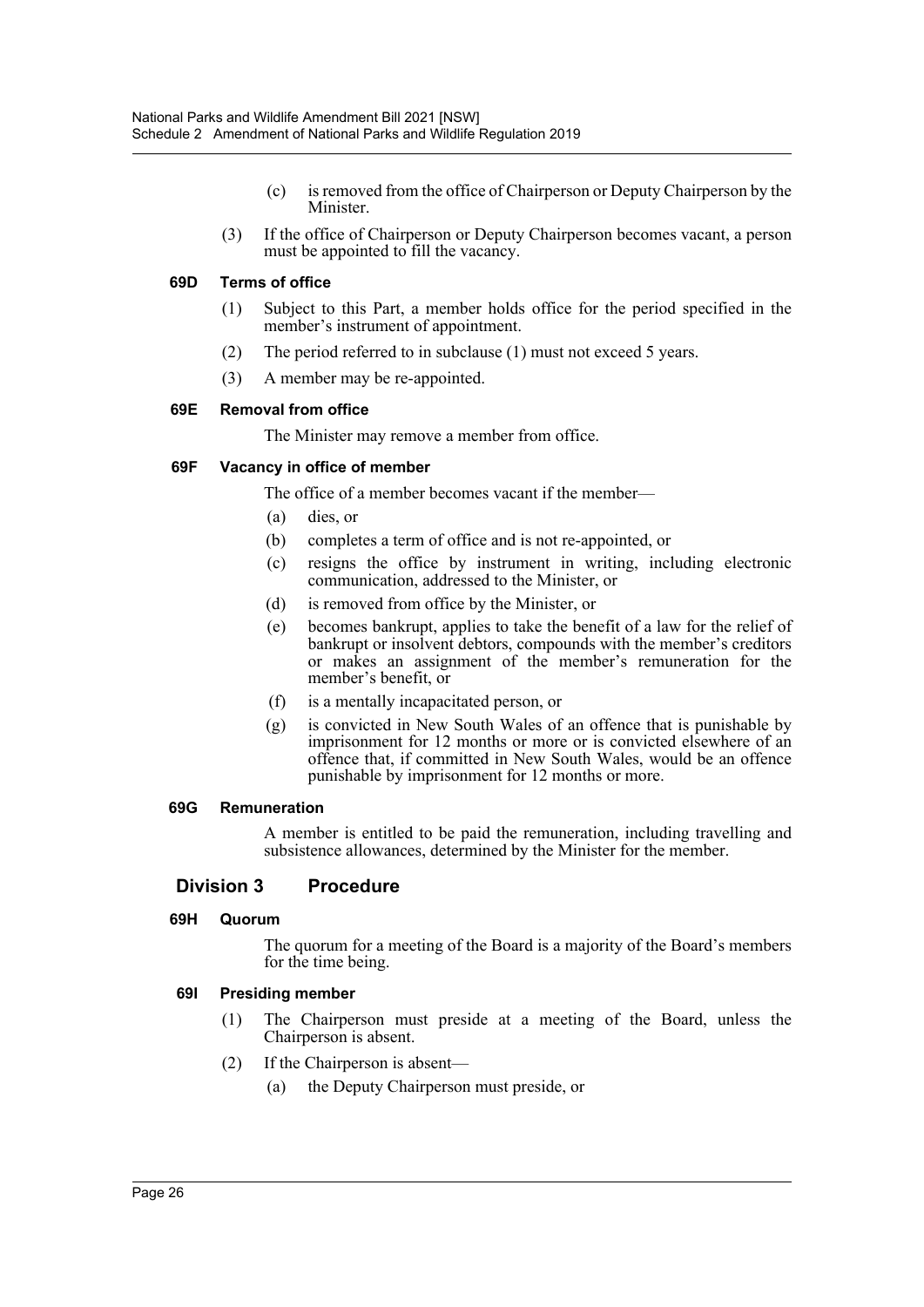- (b) if the Deputy Chairperson is absent—a person from among the members present, elected by the members who are present at the meeting, must preside.
- (3) The person presiding at a meeting has a deliberative vote and, in the event of an equality of votes, has a second or casting vote.

#### **69J General procedure**

The procedure for calling meetings of the Board and for conducting business at the meetings is, subject to the Act and the regulations, to be determined by the Board.

#### **69K Voting**

A decision supported by a majority of the votes cast at a meeting of the Board at which a quorum is present is the decision of the Board.

#### **69L Disclosure of pecuniary interests**

- (1) A member must disclose the nature of a pecuniary interest at a meeting of the Board as soon as possible after the relevant facts have come to the member's knowledge.
- (2) A member has a pecuniary interest if—
	- (a) the member has a direct or indirect pecuniary interest in a matter being considered, or about to be considered, at a meeting of the Board, and
	- (b) the interest appears to raise a conflict with the proper performance of the member's duties in relation to the consideration of the matter.
- (3) A disclosure is a sufficient disclosure of the nature of an interest in a matter relating to a company or other body, or to a person, that may arise after the date of the disclosure under subclause  $(1)$  if the disclosure is that the member-
	- (a) is a member, or is in the employment, of a specified company or other body, or
	- (b) is a partner, or is in the employment of, a specified person, or
	- (c) has some other specified interest relating to a specified company or other body, or to a specified person.
- (4) Particulars of a disclosure made under this clause must be recorded by the Board in a book that is—
	- (a) kept for the purpose of recording disclosures, and
	- (b) open to inspection at all reasonable hours by a person on payment of the fee determined by the Board.
- (5) After a member has disclosed the nature of an interest in a matter, the member must not, unless the Minister or the Board otherwise determines—
	- (a) be present during a deliberation of the Board about the matter, or
	- (b) take part in a decision of the Board about the matter.
- (6) For the purposes of making a determination by the Board under subclause (5), a member who has a direct or indirect pecuniary interest in a matter to which the disclosure relates must not—
	- (a) be present during a deliberation of the Board for the purpose of making the determination, or
	- (b) take part in the making of the determination by the Board.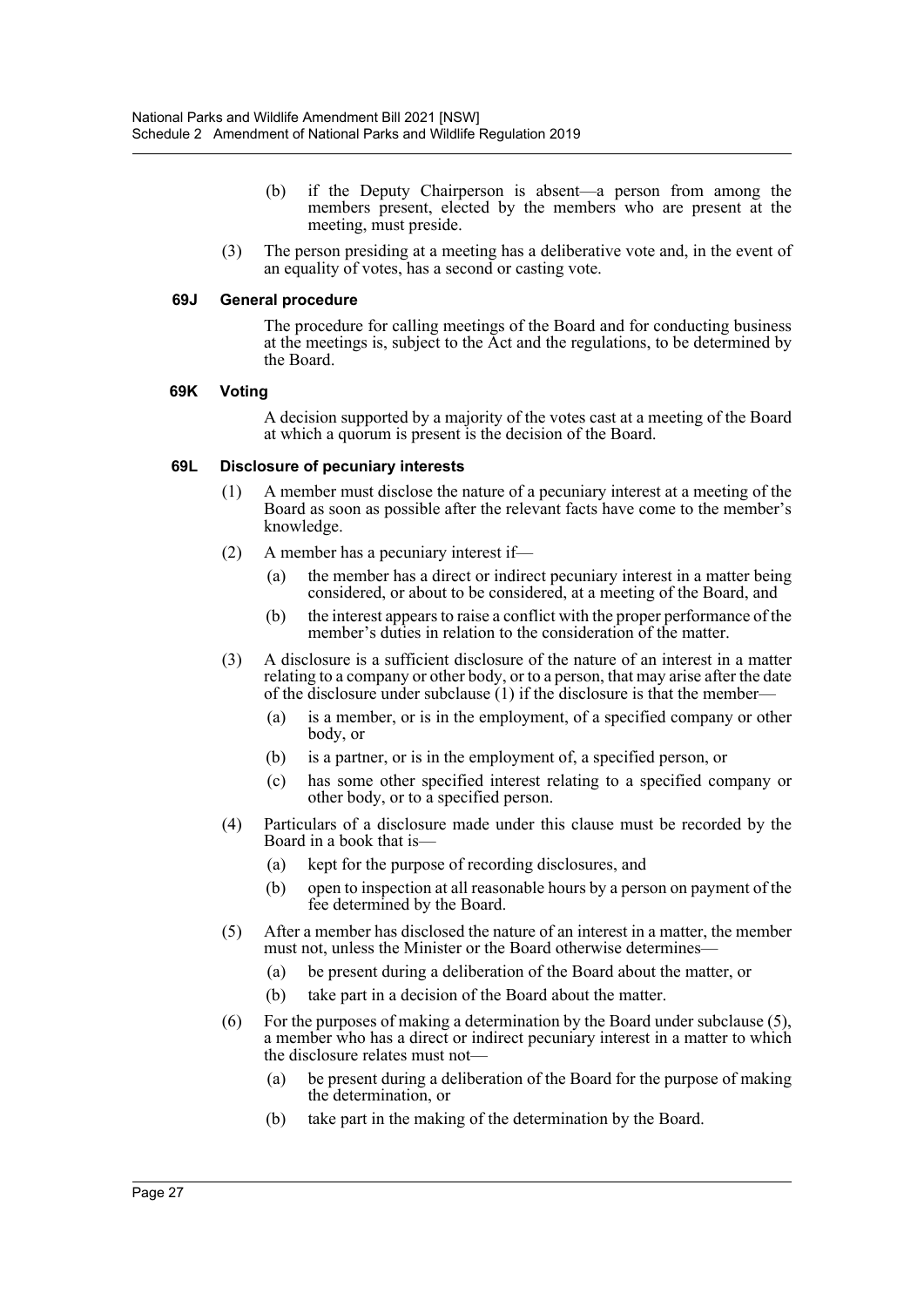(7) A contravention of this clause does not invalidate a decision of the Board.

# **69M Effect of certain other Acts**

- (1) The provisions of the *Government Sector Employment Act 2013* relating to the employment of Public Service employees do not apply to a member.
- (2) A provision of another Act does not disqualify a person from holding a specified office and also the office of member, or from accepting and retaining remuneration payable to the person as a member, merely because the provision—
	- (a) requires a person who is the holder of the specified office to devote the whole of the person's time to the duties of the office, or
	- (b) prohibits the person from engaging in employment outside the duties of the office.

# **69N Transaction of business outside meetings or by telephone or other means**

- (1) The Board may transact its business by the circulation of papers among all the members of the Board for the time being.
- (2) If the Board transacts business by the circulation of papers, a resolution in writing, approved in writing by a majority of the members, is taken to be a decision of the Board made at a meeting of the Board.
- (3) The Board may transact its business at a meeting at which members, or some members, participate by telephone or other electronic means, but only if a member who speaks on a matter before the meeting can be heard by the other members.
- (4) The Chairperson and each other member have the same voting rights as the Chairperson and the other member would have at an ordinary meeting of the Board for the purposes of—
	- (a) the approval of a resolution under subclause (1), or
	- (b) a meeting held in accordance with subclause (3).
- (5) A resolution approved under subclause (2) must, subject to this Part, be recorded in the minutes of the meetings of the Board.
- (6) Papers may be circulated among the members for the purposes of subclause (1) by electronic means.

# **69O Seal of Trust**

- (1) The seal of the Trust must be kept by—
	- (a) a member of the Board, or
	- (b) a member of staff of the Trust, authorised by the Board to keep the seal.
- (2) The Board may authorise a member of the Board or of the staff of the Trust to witness an affixing of the seal generally or in a particular case or class of cases (an *authorised witness*).
- (3) The seal of the Trust must be affixed to a document only—
	- (a) in the presence of an authorised witness, and
	- (b) with an attestation by the signature of an authorised witness of the fact of the affixing of the seal.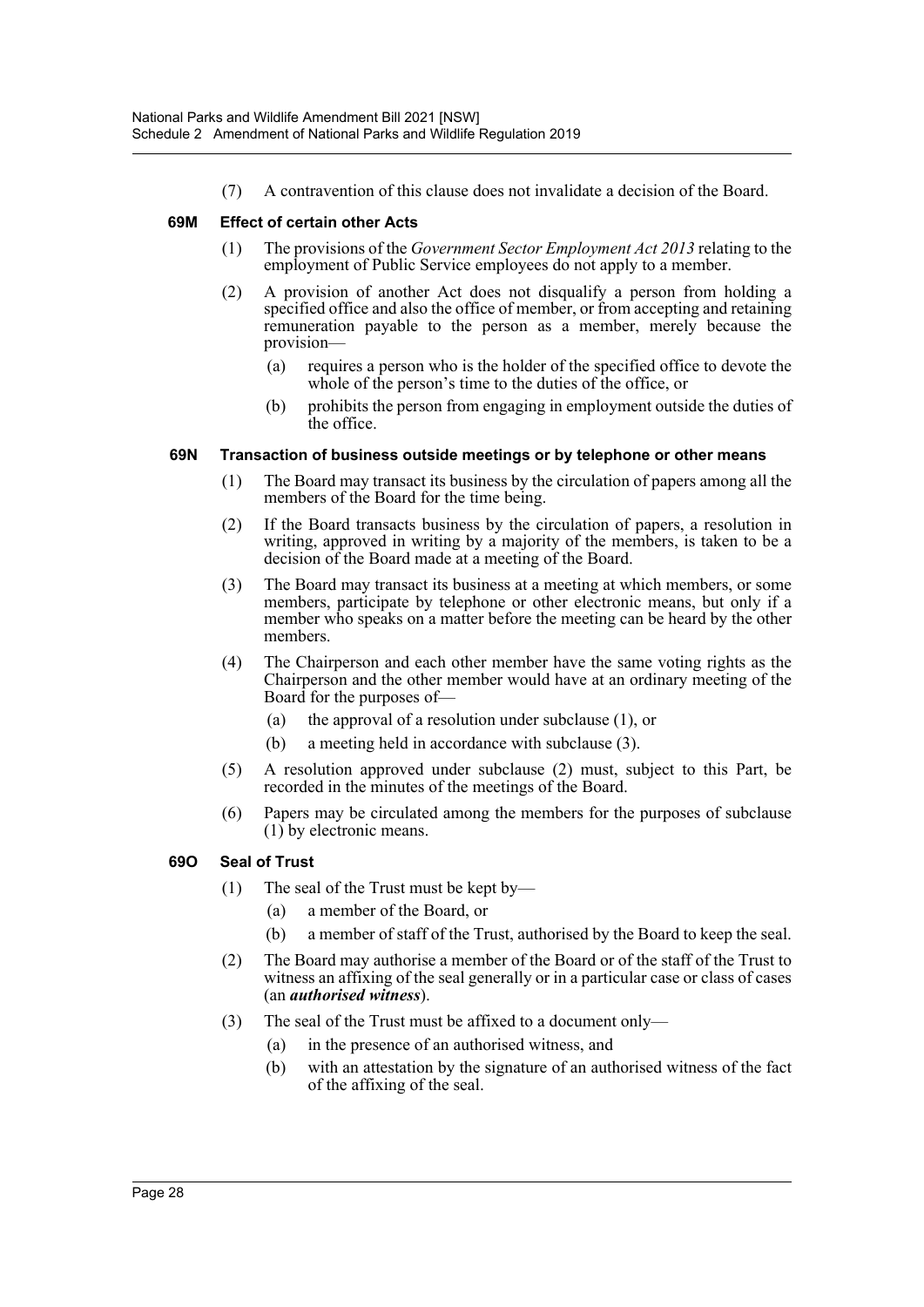# **[3] Clause 78A Definitions**

Omit the definition of *Department*.

# **[4] Clause 78A, definition of "environmental and cultural values" and 78E(1)** Omit "section 188H" wherever occurring. Insert instead "section 153G".

# **[5] Clause 78B Management of declared land**

Omit "section 188H(2)". Insert instead "section 153G(4)".

# **[6] Clause 78C Preparation of conservation action plans**

Omit "of the land" from section 78C(3)(d). Insert instead "of the environmental or cultural values of the land".

# **[7] Clause 78D(2), 78F(2), 78I(2) and 78J(5)**

Omit "diminish" wherever occurring. Insert instead "place at risk".

# **[8] Clause 87A**

Insert after clause 87—

# **87A Vehicle entry offences**

For the purposes of section 197A(3), definition of *vehicle entry offence*, paragraph (b), an offence under clause 10G is prescribed.